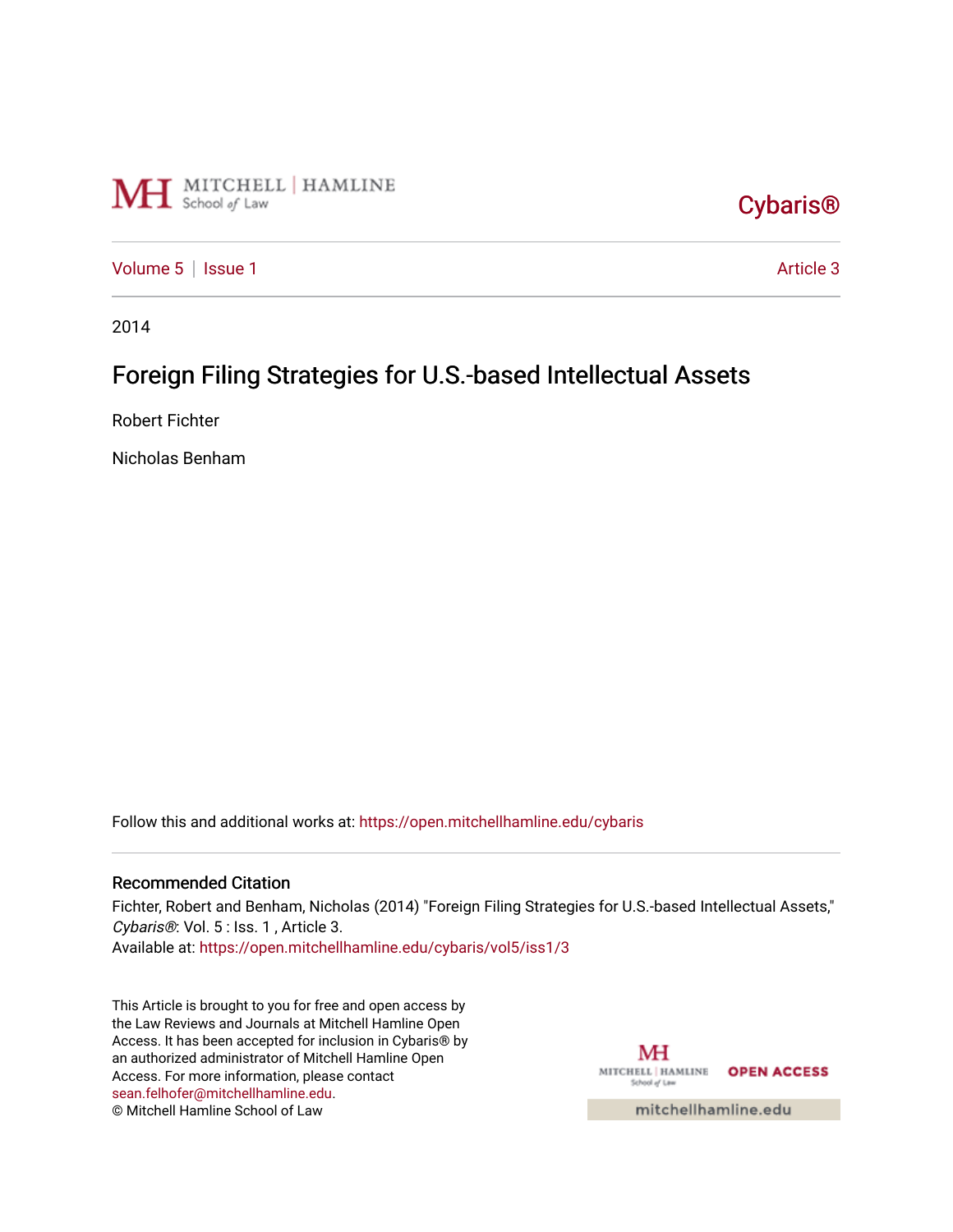# FOREIGN FILING STRATEGIES FOR U.S.-BASED INTELLECTUAL ASSETS

# ROBERT FICHTER† AND NICHOLAS BENHAM‡

|                                                     | 25 |
|-----------------------------------------------------|----|
|                                                     |    |
|                                                     |    |
|                                                     |    |
|                                                     |    |
|                                                     |    |
|                                                     |    |
|                                                     |    |
| 4. German Utility Model (The 'Secret Weapon')40     |    |
|                                                     |    |
|                                                     |    |
|                                                     |    |
|                                                     |    |
|                                                     |    |
| V. TRADE SECRET PROTECTION IN THE EUROPEAN UNION 54 |    |
|                                                     |    |

<sup>†</sup> Dr. Robert Fichter is German and European patent attorney as well as Director of the Luxembourg-based patent law firm Dennemeyer  $\&$  Associates with branch offices in Australia, Croatia, Dubai, Germany, Japan, Poland, Romania, and the United States. Besides his global management activities, he practices patent and trademark law in various European jurisdictions with an emphasis on chemical and mechanical applications.

<sup>‡</sup> Nicholas Benham is a part-time *Juris Doctor* candidate at William Mitchell College of Law, expected to graduate in 2014. He has focused his studies on the subjects of trademark and copyright law.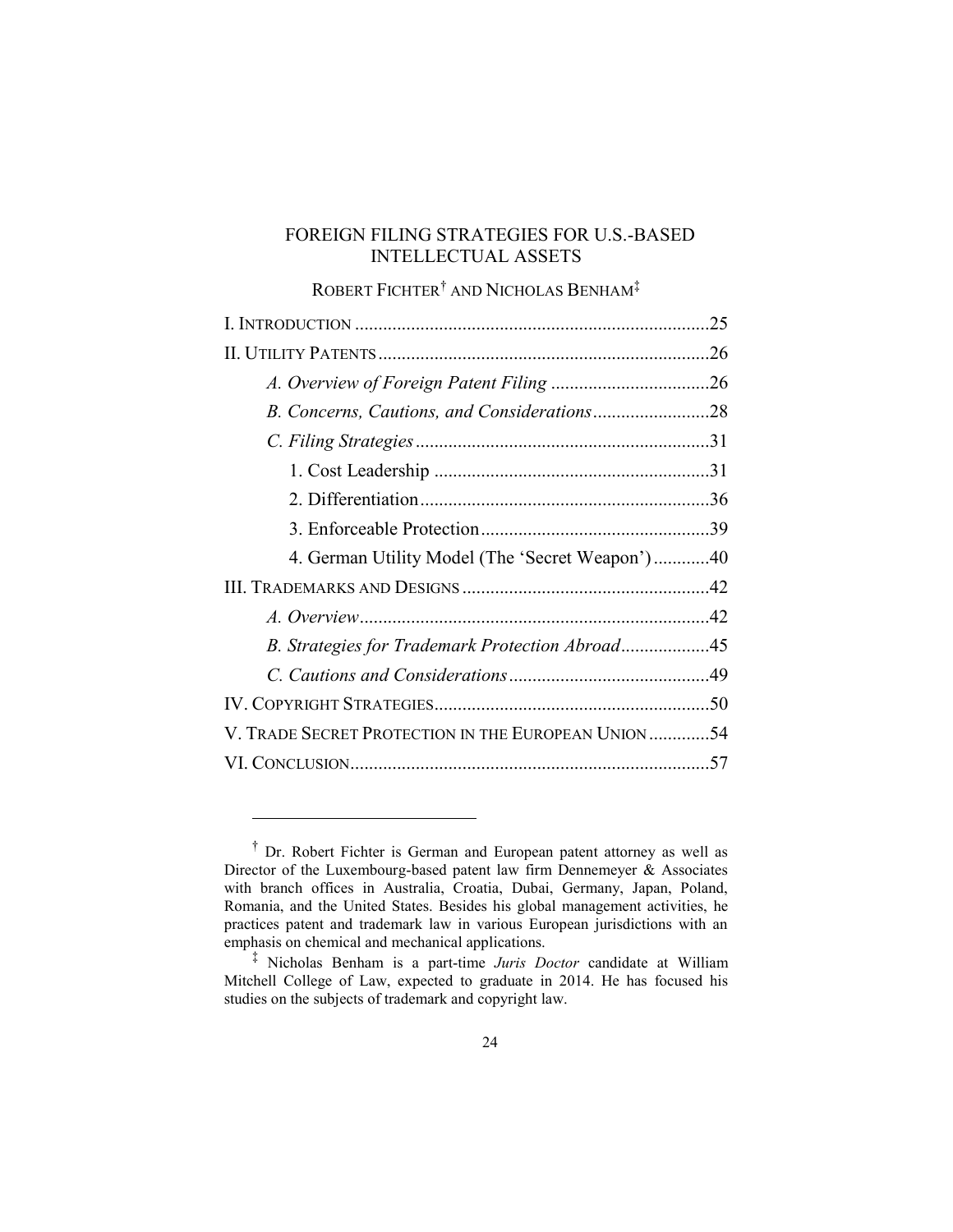$\overline{a}$ 

#### I. INTRODUCTION

Much has been done in the last century to harmonize the process of obtaining intellectual property (IP) rights among the developed nations throughout the world. Several systems have been devised to ease the process for protecting copyrights, trademarks, and patents in foreign jurisdictions. <sup>1</sup> Despite these attempts at uniformity, each system, of course, has its own rules, fees, and affiliations.

As a result of the harmonization efforts, there exists a myriad of options for U.S. firms to extend their IP rights outside the United States, which vary in scope both geographically and in rights granted. One must take several factors into account when deciding where, when, and how to apply for IP rights abroad. Will the products incorporating the IP be produced and sold overseas, or will the finished products be imported for retail within the United States? Does filing any particular asset abroad increase the strength of the company's IP portfolio, or help in marketing the company's products or services? Are the company's existing means of manufacturing sufficient to meet the additional production required upon expansion into new markets? And if not, where will the new production take place? How likely are the company's rights to be challenged in countries of production, distribution, or first sale? What is each country's record for upholding the IP rights of foreign entities? What is the scope of IP rights granted by each jurisdiction? How do the registrations from each office tend to hold

<sup>&</sup>lt;sup>1</sup> *See* Agreement on Trade-Related Aspects of Intellectual Property Rights, Apr. 15, 1994, 1869 U.N.T.S. 299; Marrakesh Agreement Establishing the World Trade Organization, Annex 1C, Apr. 15, 1994, 1867 U.N.T.S. 154; Madrid Agreement Concerning the International Registration of Marks art. I, Apr. 14, 1891, 828 U.N.T.S 391 (as last revised at Stockholm on July 14, 1967); Berne Convention for the Protection of Literary and Artistic Works art. I, Sept. 9, 1886, 1161 U.N.T.S. 8 (as last revised at Paris on July 24, 1971); Paris Convention for the Protection of Industrial Property art. I, Mar. 20, 1883, 828 U.N.T.S. 307.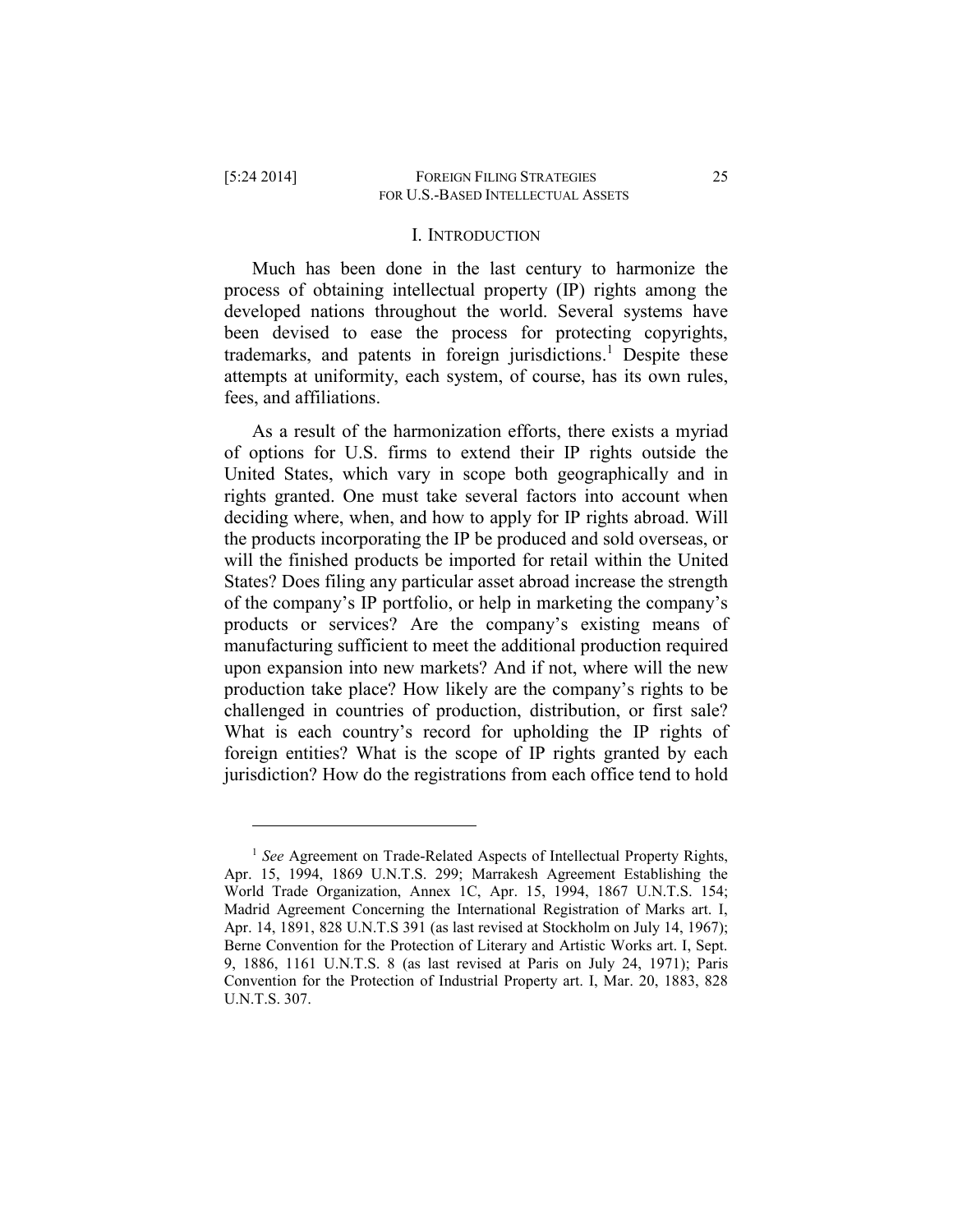up against validity challenges? And, importantly, how much money will it cost to acquire these foreign IP rights?

The purpose of this article is to provide information that can help a business derive its own methods for exporting its intellectual assets, according to its answers to these and other questions, by outlining several basic strategies for exploiting the unique advantages of the various options afforded by international IP agreements.

# II. UTILITY PATENTS

# *A. Overview of Foreign Patent Filing*

The Patent Cooperation Treaty (PCT) is administered by the International Bureau of the World Intellectual Property Organization (WIPO), headquartered in Geneva, Switzerland. <sup>2</sup> The PCT entered into force in  $1978<sup>3</sup>$  with the goal of providing protection for inventions in all of the PCT Member States by permitting the filing of a single international patent application, rather than requiring the filing of a patent application in each of the separate states.<sup>4</sup> Several other agreements have established regional affiliations, such as the European Patent Convention (EPC), the Eurasian Patent Convention, the African Regional Intellectual Property Organization, and the African Intellectual Property Organization.<sup>5</sup> These regional organizations, which are party to the PCT, provide for patent protection across the participating states based on the rights granted by the International Bureau without having to apply for those rights in each individual Member State.<sup>6</sup>

<sup>2</sup> WORLD INTELL. PROP. ORG. [WIPO], PATENT COOPERATION TREATY APPLICANT'S GUIDE-INTERNATIONAL PHASE § 2.001 (2013), *available at* http:// www.wipo.int/pct/guide/en/gdvol1/pdf/gdvol1.pdf [hereinafter WIPO GUIDE].

<sup>3</sup> *Id.*

<sup>4</sup> *Id.* § 2.002.

<sup>5</sup> *Id.*

<sup>6</sup> *Id*.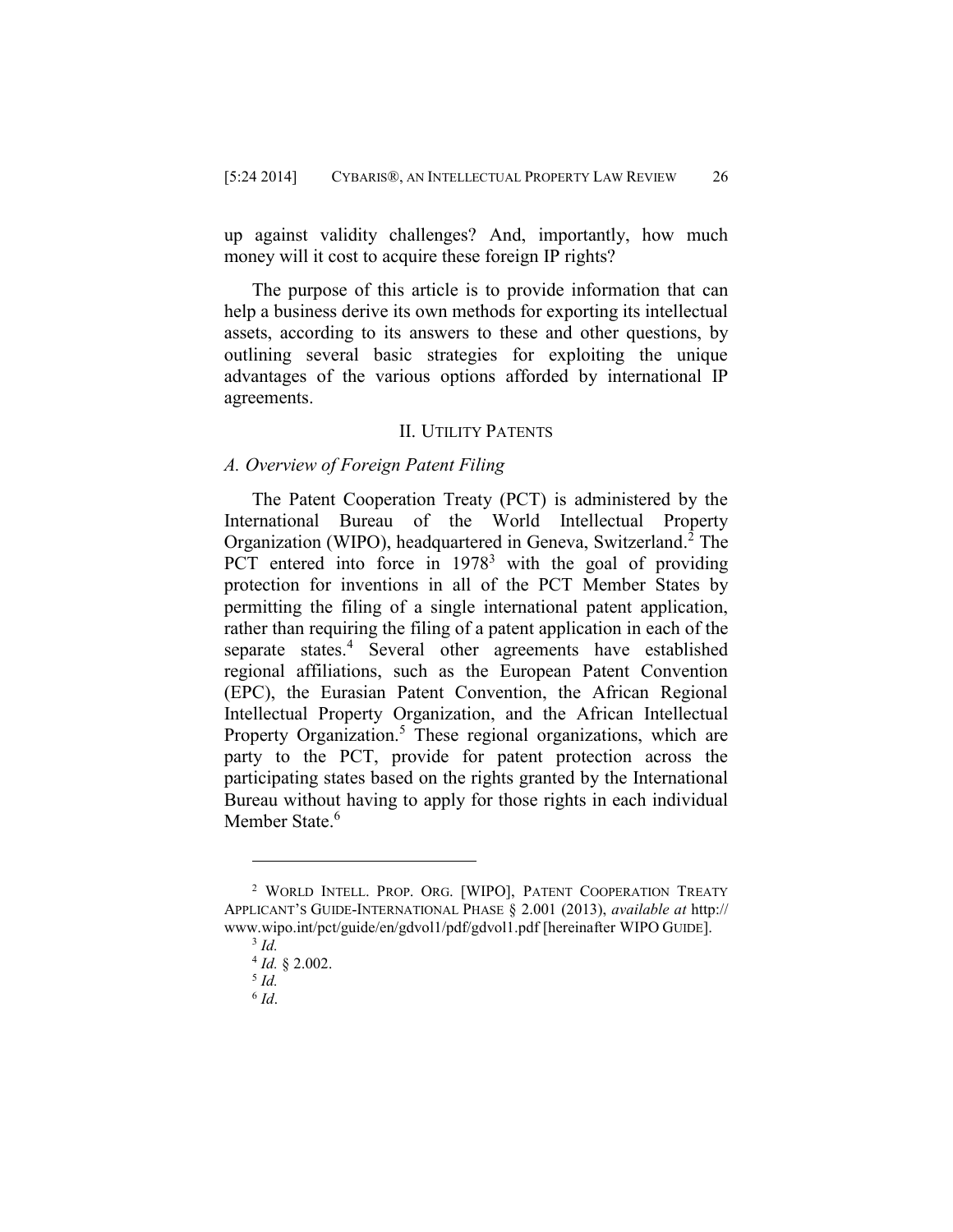There are two phases of the PCT procedure: the international phase and the national phase.<sup>7</sup> The international phase involves the filing of an international application, the issuing of an international search report (ISR) and written opinion by an International Searching Authority (ISA), and the publishing of the application and ISR. <sup>8</sup> Completion of the international phase does not result in the grant of any patent rights. There is no "international patent"; rather, the ISR provides information about the invention and prior art to the jurisdiction in which the national application is filed. Upon completion of the international phase, the national phase begins. The national phase involves prosecution before a national patent office, culminating in the grant or denial of patent rights within that jurisdiction.<sup>9</sup>

The international phase must be completed within the allotted time<sup>10</sup> following the priority date,<sup>11</sup> wherein the patentee pays fees to the appropriate national or regional offices to register the patent locally.<sup>12</sup> The international phase begins when the patentee submits the international application and requisite fees to the Receiving Office, where the application undergoes a formality check and is

<sup>7</sup> *Id.* § 3.001.

<sup>&</sup>lt;sup>8</sup> Completion of the international phase does not result in the grant of any patent rights. There is no "international patent"; rather, the search report provides information about the invention and prior art to the jurisdiction in which the national application is filed.

<sup>9</sup> WIPO GUIDE, *supra* note 2 § 3.001.

<sup>10</sup> Patent Cooperation Treaty art. 22(1), June 19, 1970, 28 U.S.T. 7645, *available at* http://www.wipo.int/pct/en/texts/articles/a22.htm#\_22 (noting that the allotted time is generally thirty months; however, the time limit is not compatible with the patent laws of several jurisdictions, which means there are exceptions to the 30-month rule established by Article 22 of the PCT).

 $11$  The priority date is the filing date of the initial regional or national patent application from which priority is claimed, or, if no priority is claimed locally, the filing date of the international application. *See* Patent Cooperation Treaty art. 2, 8, June 19, 1970, 28 U.S.T. 7645, *available at* http://www.wipo.int/export/ sites/www/pct/en/texts/pdf/pct.pdf.

<sup>12</sup> WIPO GUIDE, *supra* note 2, §§ 3.001-3.004.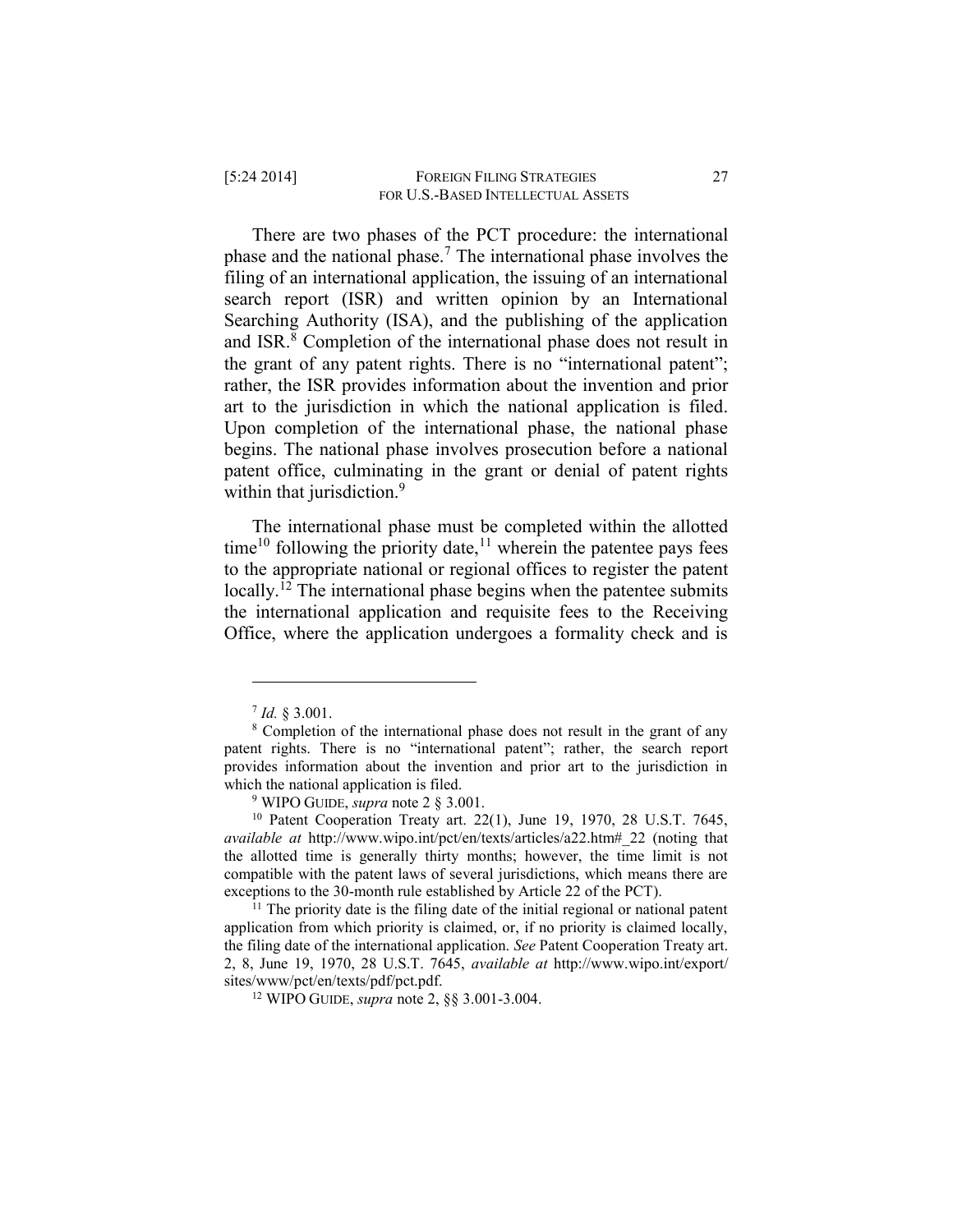accorded an international filing date.<sup>13</sup> From there, the application goes to the International Bureau, specifically to the ISA, which conducts an international search for prior art, prepares an international search report, and establishes a written opinion.<sup>14</sup> The International Bureau publishes these findings, which are used in the national phase by the local patent office where the applicant has sought patent rights. $15$ 

## *B. Concerns, Cautions, and Considerations*

The primary consideration in determining where and how to file a foreign patent application is, of course, where the company needs or desires protection. To that end, it is important to note that despite the great strides made in facilitating the process, some PCT Member States also party to other regional agreements have closed the national route, allowing only the regional patent.<sup>16</sup> Examples include France, Belgium, Ireland, and Italy in the EPC, and every Member State of the African Intellectual Property Organization.<sup>17</sup> One must also recognize that regional patent agreement memberships are not necessarily congruent with other political alliances. Switzerland, Iceland, and Turkey, for instance, are not members of the European Union,<sup>18</sup> but are members of the EPC.<sup>19</sup>

 $\overline{a}$ 

<sup>17</sup> *PCT Contracting States for Which a Regional Patent can be Obtained via the PCT*, WIPO, http://www.wipo.int/pct/en/texts/reg\_des.html (last updated June 24, 2013).

<sup>18</sup> Though, Iceland and Turkey are "on the road to EU membership." *On the Road to EU Membership*, EUROPA.EU, http://europa.eu/about-eu/countries/onthe-road-to-eu-membership/index\_en.htm (last visited Dec. 22, 2013); *See also* 

 $13$  *Id.* § 6.001(i)–(iv).

 $^{14}$  *Id.* §§ 6.001(v), 7.001(i).

<sup>15</sup> *Id.* §§ 3.001–3.004.

<sup>16</sup> For example, "if France is designated in a PCT application, the only means of obtaining protection in France by virtue of that PCT designation is via the European phase of the PCT; i.e., it is not possible to convert a PCT designation of France into a *national* patent application, such as for Germany or the UK." *The French Patent System*, CABINET BEAU DE LOMÉNIE (2010), http://www.bdl-ip.com/upload/Etudes/uk/bdl\_the-french-patent-system.pdf.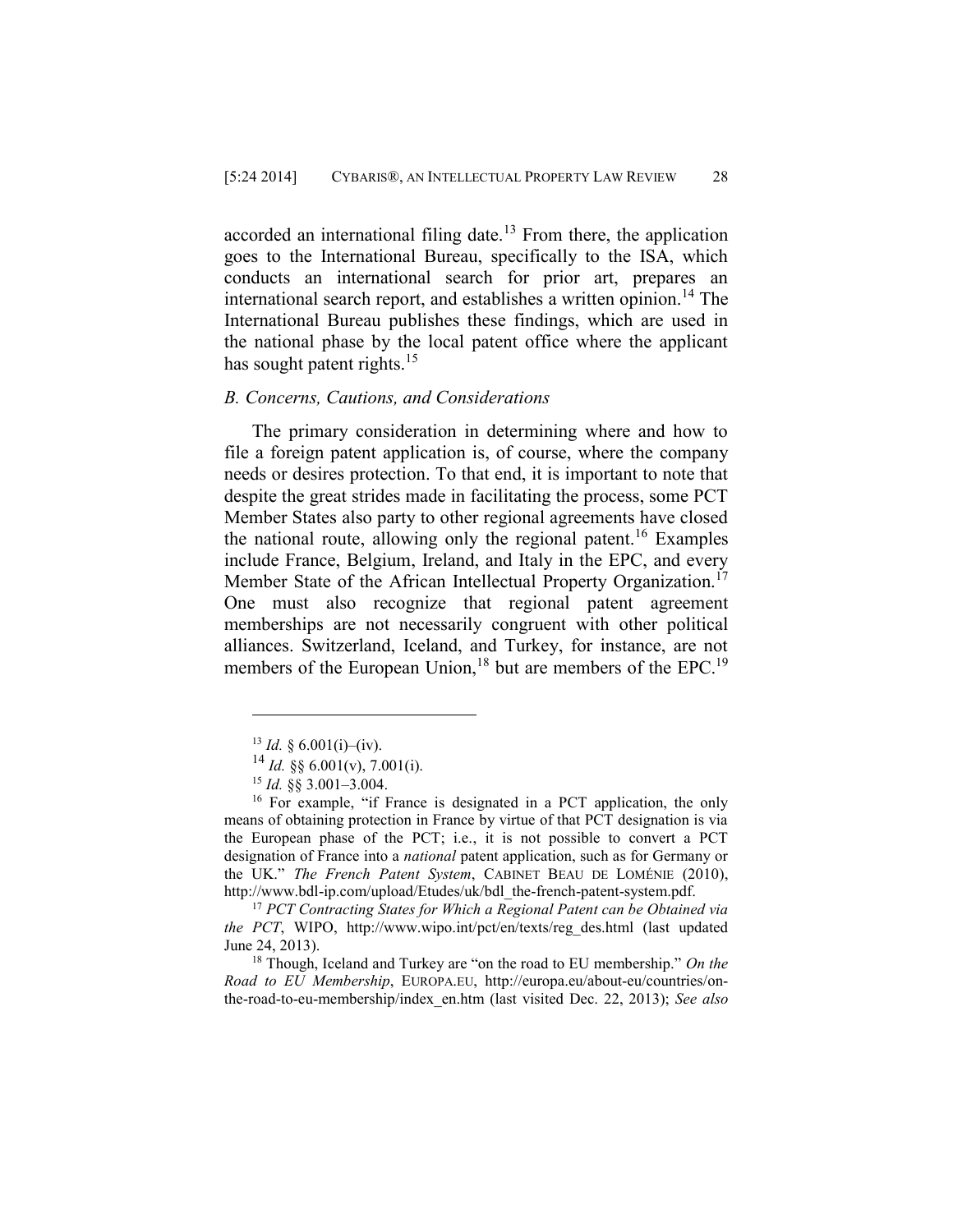Finally, regional agreements exist outside the PCT, such as the Gulf Cooperation Council (comprising Bahrain, Saudi Arabia, United Arab Emirates, Oman, Qatar, and Kuwait).<sup>20</sup>

In addition to territoriality, one must consider the costs associated with the different PCT Receiving Offices and other national and regional patent offices. For example, some Receiving Offices offer fee reductions for electronic filing.<sup>21</sup> In 2012, 90.5% of all PCT applications were filed in a fully electronic medium.<sup>22</sup>

Further, one must consider the possibility that a PCT Receiving Office and desired ISA, or a national or regional patent office, will not accept applications in English.<sup>23</sup> There may be times when the price of obtaining a translation exceeds the cost of pursuing an alternate filing route. However, the cost of translation is sometimes outweighed by the benefits of filing in certain offices.<sup>24</sup>

<sup>21</sup> The fee reduction for electronic filing is often roughly 7.5%. *See Patent Cooperation Treaty Fee Tables*, WIPO (Nov. 1, 2013), http://www.wipo.int/ export/sites/www/pct/en/fees.pdf.

<sup>22</sup> Bruno Le Feuvre et al., *2013 PCT Yearly Review,* WIPO ECON. & STAT. SERIES 55 (2013), http://www.wipo.int/export/sites/www/freepublications/en/ patents/901/wipo\_pub\_901\_2013.pdf.

<sup>24</sup> *See infra* Part II.C.

*Countries*, EUROPA.EU, http://europa.eu/about-eu/countries (last visited Sept. 22, 2013).

<sup>19</sup> *Member States of the European Patent Organisation*, EUROPEAN PATENT OFFICE, http://www.epo.org/about-us/organisation/member-states.html (last updated Apr. 22, 2013).

<sup>20</sup> *About GCC Patent Office*, PATENT OFFICE OF THE COOPERATION COUNCIL FOR THE ARAB GULF STATES, http://www.gccpo.org/AboutUSEn.aspx (last visited Nov. 27, 2013).

 $23$  If the application is filed in English, the office can require a translation to the designated language within a month of receipt of the application. *PCT Receiving Office Guidelines*, WIPO ¶ 67 (Apr. 2, 2002), [http://www.wipo.int/](http://‌/‌www.wipo.int/‌pct/‌en/‌texts/‌ro/‌ro66_71.html) [pct/en/texts/ro/ro66\\_71.html.](http://‌/‌www.wipo.int/‌pct/‌en/‌texts/‌ro/‌ro66_71.html)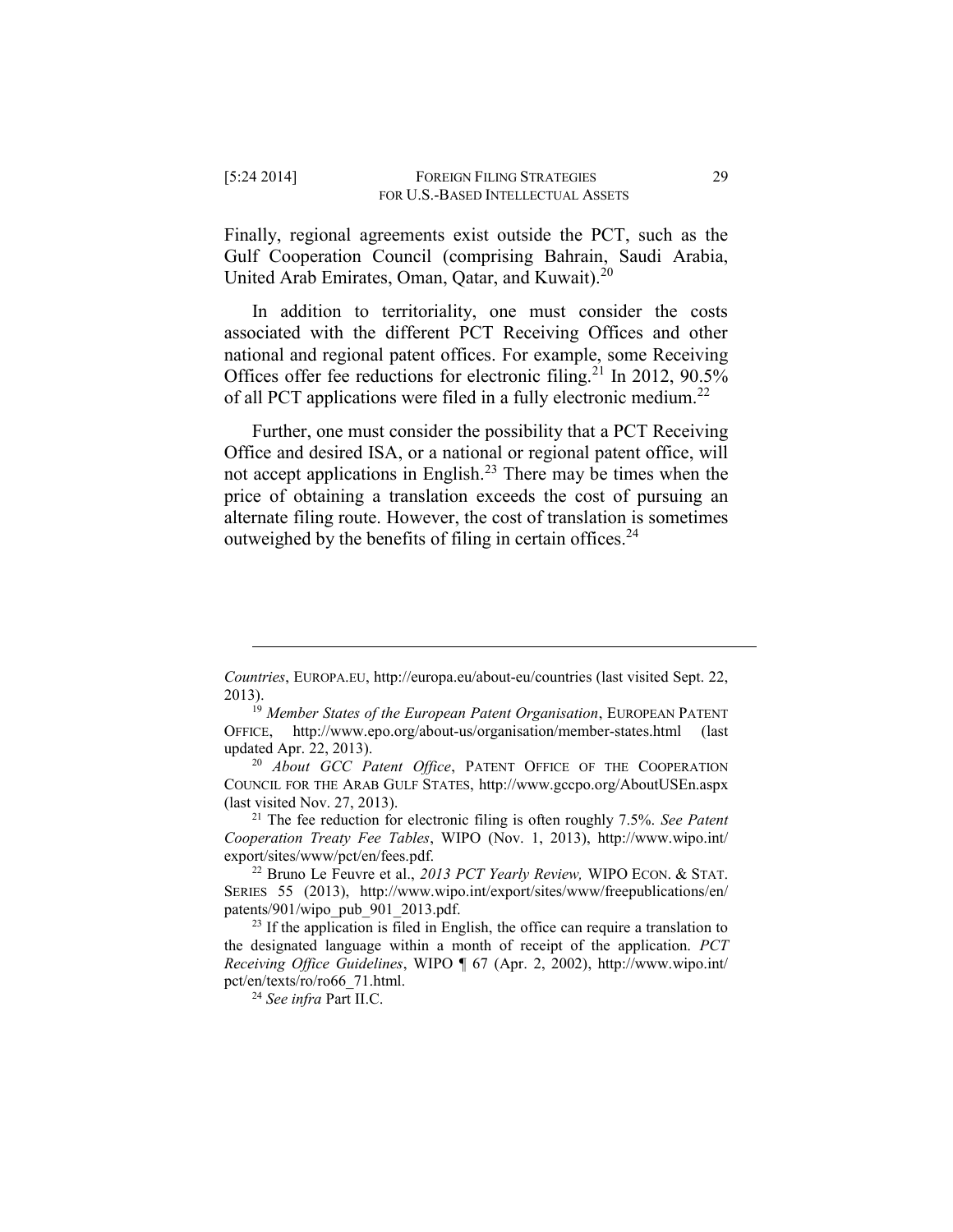ISAs include both national and regional offices.<sup>25</sup> The national offices of Australia, Austria, Brazil, Canada, China, Egypt, Finland, India, Israel, Japan, Republic of Korea, Russian Federation, Spain, Sweden, and the United States can each act as an ISA. <sup>26</sup> The eligible regional offices are the European Patent Office (EPO) and the Nordic Patent Institute (established between Denmark, Iceland, and Norway).<sup>27</sup> Fees for international search reports from these offices can range from as little as \$200 to as much as  $$2400.<sup>28</sup>$ 

Often, executing a European patent application prepared in the United States is challenging due to the different prosecution and drafting practices among nations demanding different acceptable claim language.<sup>29</sup> A company's U.S. representation (depending on the company's IP strategy) should expend its efforts in the international phase to achieve an allowable set of claims under U.S., European, and Japanese conventions, consulting local attorneys from each region at a very early stage. To that end, it may be worthwhile to invest some time and money in an international preliminary examination.<sup>30</sup> An international preliminary examination "gives a preliminary non-binding opinion on whether the claimed invention appears to be novel, to involve inventive step and to be industrially applicable.<sup>"31</sup> One might negotiate flat fees with local counsel for prosecution in each jurisdiction during the national phase, based on the fact that the claims are presumably valid and likely require only minor modifications to comply with local regulations.

<sup>25</sup> *ISA and IPEA Agreements*, WIPO, http://www.wipo.int/pct/en/access/ isa ipea agreements.html (last visited Nov. 27, 2013).

<sup>26</sup> *Id.*

<sup>27</sup> *Id.*

<sup>28</sup> *See Patent Cooperation Treaty Fee Tables*, *supra* note 21.

<sup>29</sup> *See Drafting Patents for Europe*, DEHNS, http://www.dehns.com/cms/ document/drafting\_patents\_for\_europe.pdf (last visited Nov. 27, 2013).

<sup>30</sup> WIPO GUIDE, *supra* note 2, § 4.004.

<sup>31</sup> *Id.*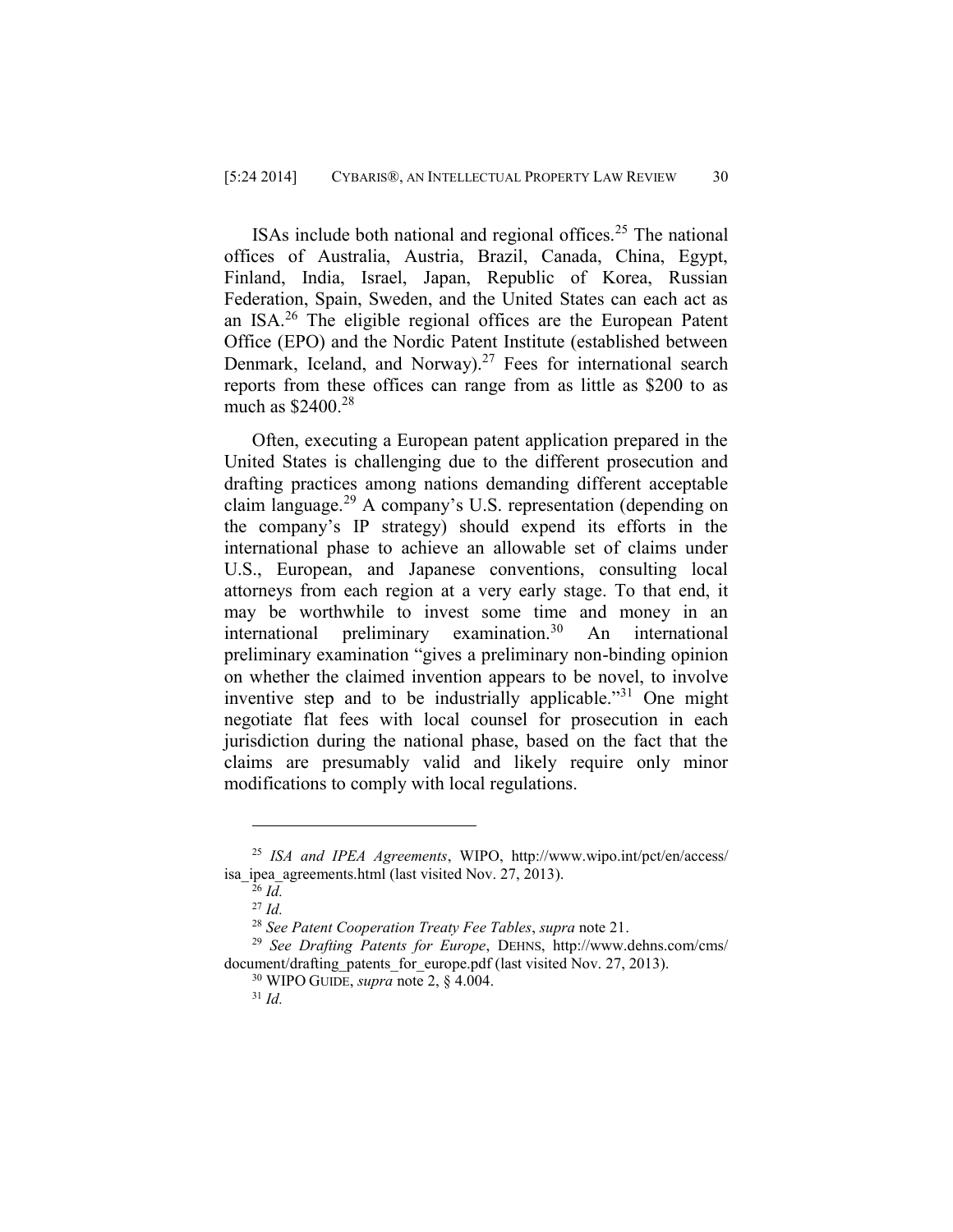Fees for preliminary examinations vary greatly, but are typically much lower than fees for  $ISRs.<sup>32</sup>$  The patent offices in Sweden, Switzerland, Austria and Norway charge reasonable  $fees<sup>33</sup>$  for preliminary searches using the EPO database. These searches generally take only one to two days and are likely more comprehensive than those offered by private firms.

## *C. Filing Strategies*

1. Cost Leadership

A company seeking to gain an edge in the market by undercutting competitors in price, or to increase its profit margin in relation to its competitors, may do so by improving process efficiencies, outsourcing certain processes, vertically integrating, or gaining unique access to large sources of low-cost materials.<sup>34</sup> Companies executing these strategies often possess sufficient capital for investment in production assets, as well as highly efficient distribution channels.<sup>35</sup> They seek methods of product design that lead to more efficient manufacturing and strive for expertise in manufacturing process engineering.<sup>36</sup> And, of course, they attempt to avoid unnecessary costs whenever possible.

Businesses seeking to increase profit margins or to increase market share by undercutting their competitors in price may employ a cost-efficient method of filing for foreign patent rights to

<sup>&</sup>lt;sup>32</sup> Preliminary examination fees for the EPO are nearly the same as the ISR fees. *See Patent Cooperation Treaty Fee Tables*, *supra* note 21, at Table I(a). However, Rospatent charges twice as much for an ISR as for a preliminary examination. *Id.* The United States Patent and Trademark Office (USPTO) charges \$2080 for an ISR, but as little as \$600 for a preliminary examination, provided it is also used for the international search. *Id*.

<sup>&</sup>lt;sup>33</sup> *Id.* (noting the cost is usually around \$2000).

<sup>34</sup> *How can firms acquire advantages through generic strategies?,* STRATEGY-TRAIN, http://www.strategy-train.eu/index.php?id=50 (last visited Nov. 27, 2013).

<sup>35</sup> *Id.*

<sup>36</sup> *Id.*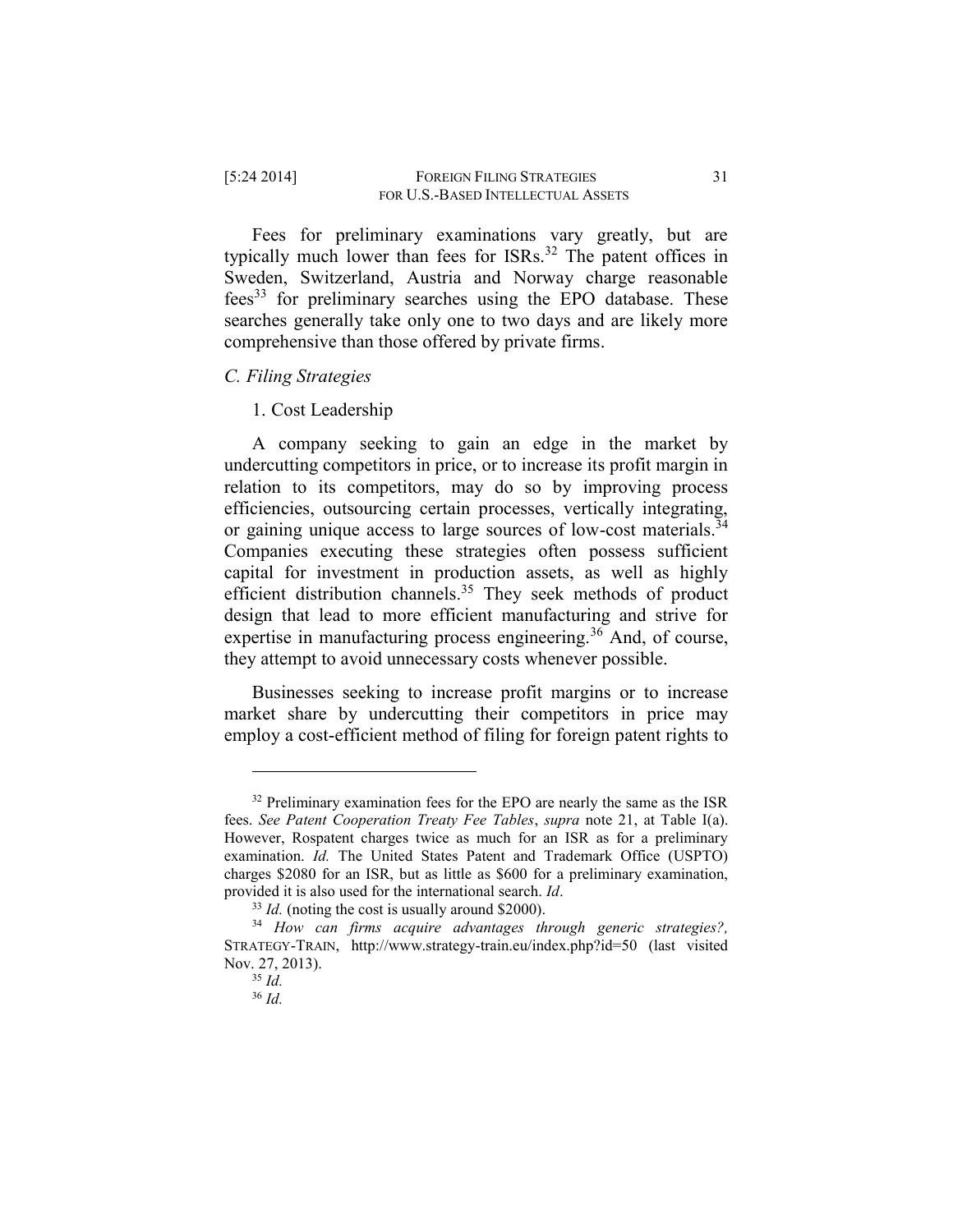help achieve those goals. The wide range in search fees among the different ISAs provides opportunities to realize significant cost savings.

#### *i. Search Fee Optimization*

 $\overline{a}$ 

#### a. Luxembourg Model

The Luxembourg Model involves a priority filing in Luxembourg, followed by a PCT or EPO application. The Luxembourg Intellectual Property Office requires a filing fee of only  $\epsilon$ 20 (about \$27).<sup>37</sup> Luxembourg's patent searches are conducted by the EPO for only  $E250$  (about \$338)—a fraction of the cost of a standard regional or PCT search.<sup>38</sup> The Luxembourg Intellectual Property Office's search results will be reused in any subsequent EPO proceedings, $39$  which means the fees for those searches may be refunded in part or in full. $40$  A full refund is only available when no additional subject matter is claimed and no

<sup>37</sup> *Les Brevets d'Invention Le Guide du Deposant*, MINISTÈRE DE L'ÉCONOMIE ET DU COMMERCE EXTÉRIEUR OFFICE DE LA PROPRIÉTÉ INTELLECTUELLE (Apr. 2013), http://www.eco.public.lu/attributions/dg7/ d propriete intellectuelle/publications/Guide du deposant.pdf.

<sup>&</sup>lt;sup>38</sup> When the EPO is used as an ISA for a PCT application, the fee is  $£1875$ (about \$2419). *See Patent Cooperation Treaty Fee Tables*, *supra* note 21, at Table I(a). Put simply, Luxembourg is too small to justify its own full patent office, so it contracts with the EPO for searches. Cypress has a similar agreement with the EPO; however, patent claims submitted to Cypress's patent office must be translated into Greek, which adds unnecessary costs to the process for U.S.-based firms.

<sup>&</sup>lt;sup>39</sup> In other words, EP direct, EURO-PCT, and any PCT application using EPO as the ISA.

<sup>&</sup>lt;sup>40</sup> "The search fee is refunded fully or in part where the supplementary European search report is based on an earlier search report prepared by the Office." WIPO, CT APPLICANT'S GUIDE – NATIONAL PHASE – EP  $\S 5$  (2013), *available at* http://www.wipo.int/pct/guide/en/gdvol2/annexes/ep.pdf. Fees are refunded 84% for PCT searches, 100% for EPC searches. *See* European Patent Office, *Refundable Amounts*, OFFICIAL J. EPO 96–98 (2009), *available at* [http://](http://archive.epo.org/epo/pubs/oj009/02_09/02_0969.pdf) [archive.epo.org/epo/pubs/oj009/02\\_09/02\\_0969.pdf.](http://archive.epo.org/epo/pubs/oj009/02_09/02_0969.pdf)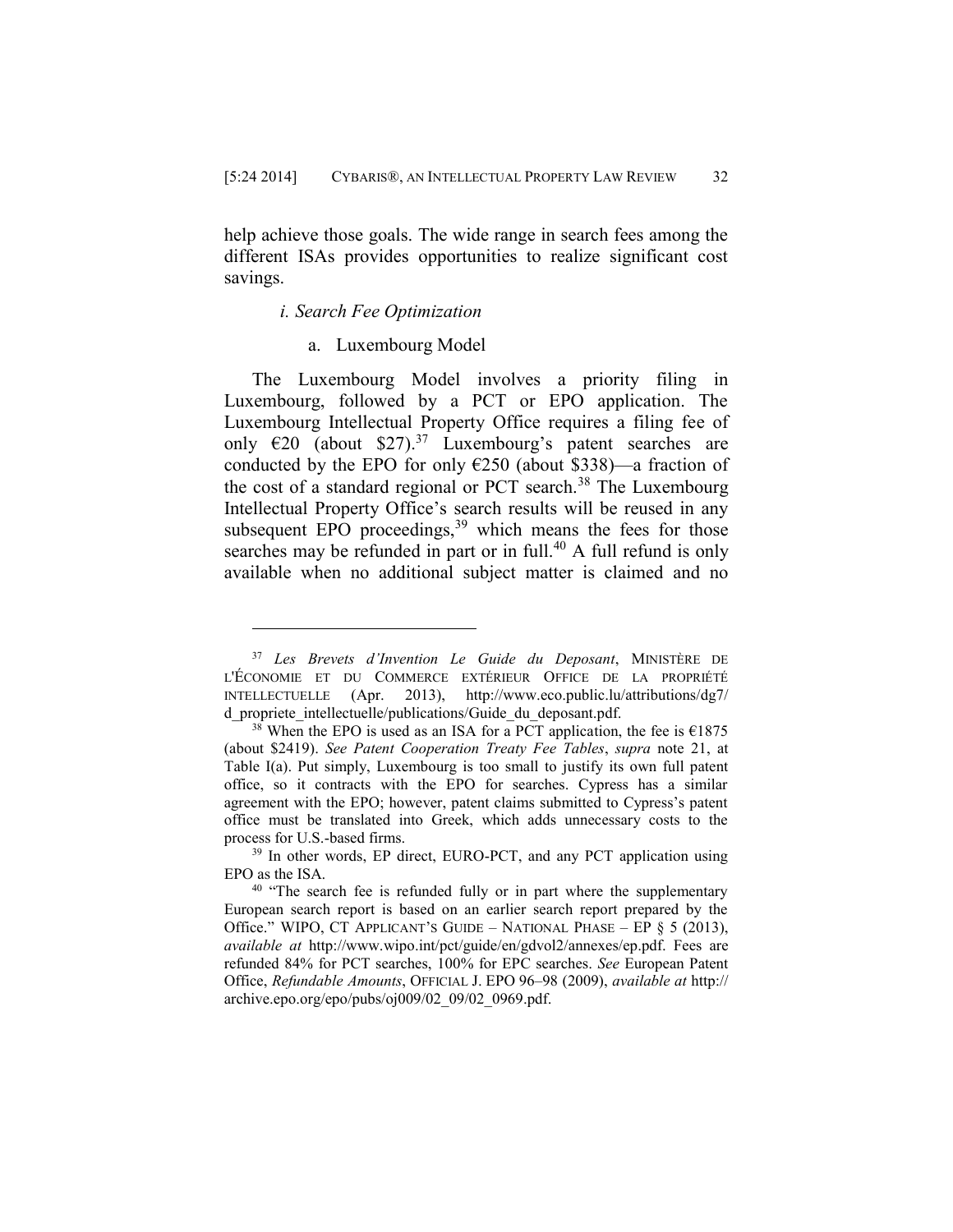material changes are made to the claim wording.<sup>41</sup> Partial refunds may be available when claims have been restricted.<sup>42</sup>

When using the Luxembourg Model, claims may be filed in English, German, or French; however, English claims must be translated into German or French.<sup>43</sup> One additional benefit of the Luxembourg system is that there is no additional fee for multiple dependent claims;<sup>44</sup> however, unity of invention issues should be scrupulously avoided to prevent needless office actions requesting filing of divisional applications that can add to the cost of the process.

The applicant would need to know within four to six months of filing in the United States whether that patent should also be filed in Europe so that the Luxembourg filing can be included in the priority claims.<sup>45</sup> Often, the search process for a Luxembourg patent is completed within six to eight months and the same patent examiner is assigned to search the EPO or PCT patent application. The EPO refund is dependent on obviating the need for a complete review of the patent application a second time, which means search results from the Luxembourg filing must be available before submission of a PCT or EPO application.

<sup>41</sup> *See* European Patent Office, *Decision of the President of the European Patent Office*, OFFICIAL J. EPO 341–2 (2010), *available at* [http://](http://‌/‌archive.epo.org/‌epo/‌pubs/‌oj010/‌05_10/‌05_3410.pdf) [archive.epo.org/epo/pubs/oj010/05\\_10/05\\_3410.pdf;](http://‌/‌archive.epo.org/‌epo/‌pubs/‌oj010/‌05_10/‌05_3410.pdf) *see also* European Patent Office, *Notice from the European Patent Office*, OFFICIAL J. EPO 99–100 (2009), *available at* [http://archive.epo.org/epo/pubs/oj009/02\\_09/02\\_0999.pdf.](http://archive.epo.org/epo/pubs/oj009/02_09/02_0999.pdf)

<sup>42</sup> *See* European Patent Office, *Notice from the European Patent Office*, OFFICIAL J. EPO 99–100 (2009), *available at* [http://archive.epo.org/epo/pubs/](http://archive.epo.org/epo/pubs/oj009/02_09/02_0999.pdf) [oj009/02\\_09/02\\_0999.pdf.](http://archive.epo.org/epo/pubs/oj009/02_09/02_0999.pdf)

<sup>43</sup> MINISTÈRE DE L'ÉCONOMIE ET DU COMMERCE EXTÉRIEUR OFFICE DE LA PROPRIÉTÉ INTELLECTUELLE, HOW TO FILE A PATENT IN LUXEMBOURG: AN APPLICANT'S GUIDE § 4.4 (2013), *available at* [http://www.eco.public.lu/](http://www.eco.public.lu/attributions/dg7/d_propriete_intellectuelle/publications/Guide_du_deposant_EN.pdf) [attributions/dg7/d\\_propriete\\_intellectuelle/publications/](http://www.eco.public.lu/attributions/dg7/d_propriete_intellectuelle/publications/Guide_du_deposant_EN.pdf)

Guide du deposant EN.pdf.

<sup>&</sup>lt;sup>44</sup> *Id*. at Appendix 1.

<sup>45</sup> *Id*. § 4.7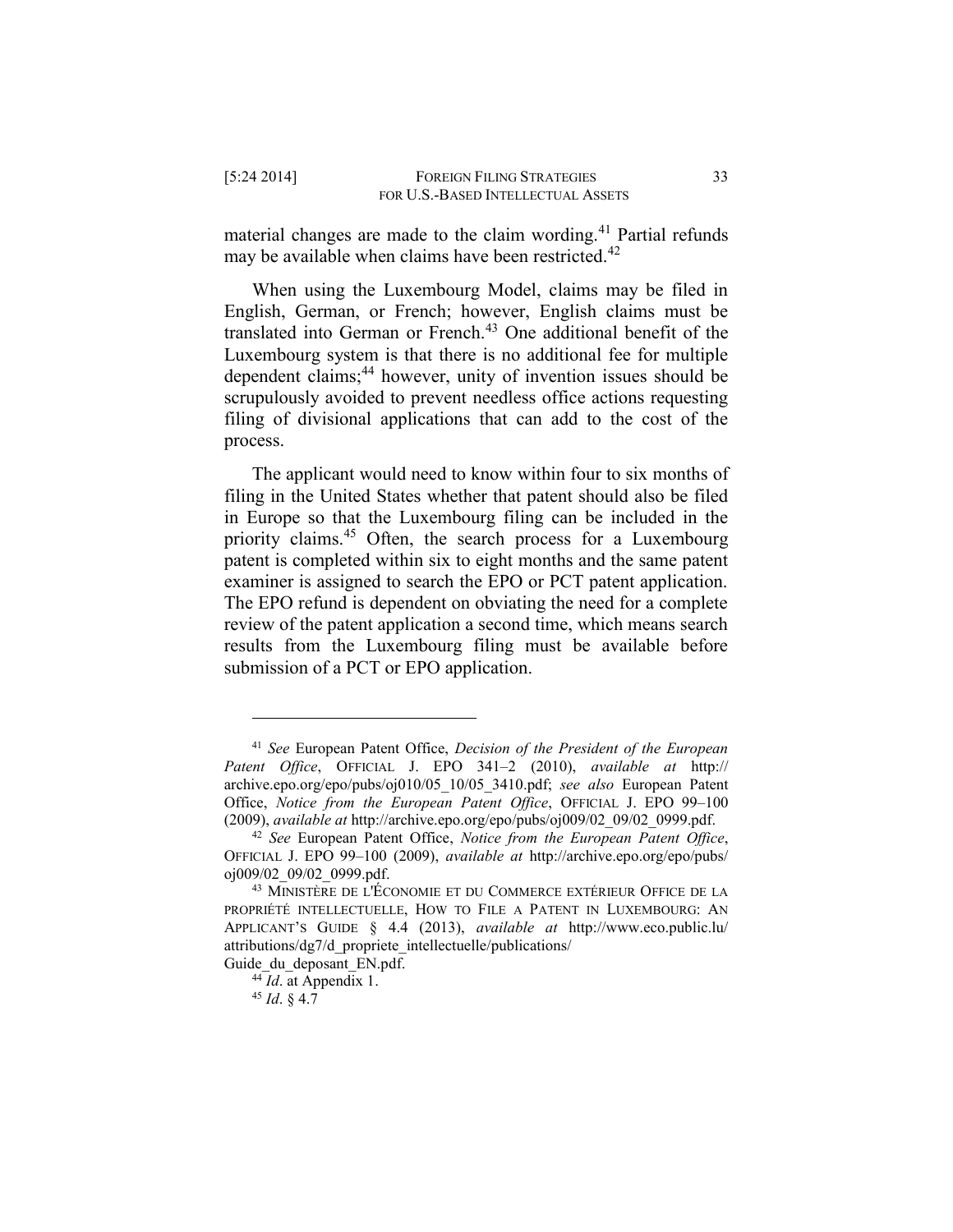# b. Russian Model

The Russian Federal Service for Intellectual Property (Rospatent) is available as an ISA for PCT applications filed with the United States Patent and Trademark Office (USPTO) as the Receiving Office.<sup>46</sup> With search fees of roughly \$217, Rospatent is by far the least expensive ISA available for PCT applications.<sup>47</sup> Rospatent searches most subject matter, including mathematical and scientific theories, plant and animal varieties, business methods and games, presentation of information, and computer programs.<sup>48</sup> Korea will search computer programs, but none of the other areas.<sup>49</sup> The USPTO, EPO, and Australia do not search any of those fields.<sup>50</sup> Currently, the major disadvantage of the Russian

<sup>46</sup> *USPTO and Rospatent Sign Agreement for Rospatent to Serve as an International Searching Authority and International Preliminary Examining Authority under the Patent Cooperation Treaty*, U.S. PATENT AND TRADEMARK OFFICE [USPTO] (Sept. 22, 2010), [http://www.uspto.gov/news/pr/2010/](http://www.uspto.gov/news/pr/2010/10_44.jsp) 10 44.jsp.

 $47$  In comparison, the EPO charges \$2419, the Australian Patent Office charges \$2282, and the Korean Patent Office charges \$1167 for English searches and \$404 for Korean searches. *See Patent Cooperation Treaty Fee Tables*, *supra*  note 21, at Table I(b).

<sup>48</sup> In other words, all subject matter specified in PCT Rule 39, with the exception of item (iv) (methods of surgery/therapy and diagnostics). *PCT Applicant's Guide–International Phase–Annex D*, WIPO 1 (Jan. 9, 2014), http:// www.wipo.int/pct/guide/en/gdvol1/annexes/annexd/ax\_d\_ru.pdf. Note: not all subject matter searched by ROSPAT is patentable in Russia. The Civil Code of the Russian Federation excludes from patent protection: discoveries; scientific theories and mathematical methods; proposals concerning solely the outward appearance of manufactured articles and intended to satisfy aesthetic requirements; rules and methods of games and for intellectual or business activity; computer programs; and ideas on presentation of information. GRAZHDANSKII KODEKS ROSSIISKOI FERATISII [GK RF] [Civil Code] § IV, art. 1350(6) (Russ.).

<sup>49</sup> *Russian Patent Office (Rospatent) Now Providing ISRs for U.S. Inventors at Low Cost*, SMITH & HOPEN, P.A. (Feb. 12, 2012), http:// www.smithhopen.com/patents\_foreign\_rospatent.aspx.

<sup>50</sup> *Id*.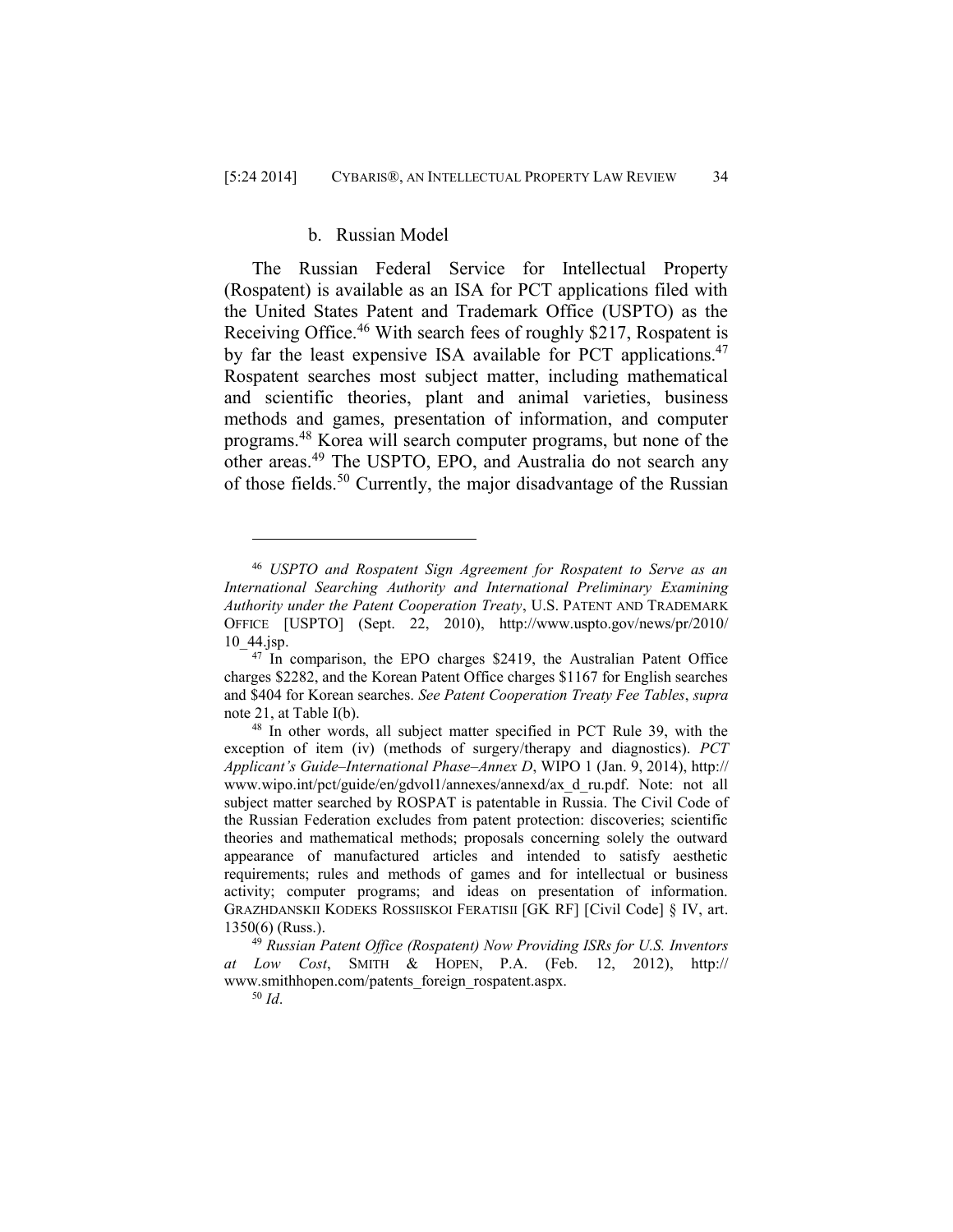model is that the Patent Prosecution Highway (PPH) is still in the pilot phase for PCT applications electing Rospatent as the ISA.<sup>51</sup>

## *ii. Country Selection*

 $\overline{a}$ 

Cost savings may be realized by entering the national phase in select countries that charge low official and translation fees, such as United Kingdom  $(UK)^{52}$  and Germany.<sup>53</sup> One may often reuse the prosecution results from one country when applying for a patent grant from another. Conforming to European law, the same outside counsel may be used for patent representation in both jurisdictions.<sup>54</sup> These savings likely outweigh the costs of translating claims, for example from English into German,<sup>55</sup> which can be obtained for approximately  $\epsilon$ 12 per 100 words. Often, the prior art searches from the two patent offices will yield similar

<sup>51</sup> *Continuation of Patent Prosecution Highway (PPH) 2.0 Pilot Program*, USPTO (Feb. 28, 2013), http://www.uspto.gov/web/offices/com/sol/og/2013/ week13/TOC.htm#ref12.

 $52$  Fees for a UK patent application range from £230 to £280 (about \$371 to \$452), with significant savings for electronic filing. *How Much Does it Cost to Apply for a U.K. Patent?*, U.K. INTELL. PROP. OFFICE, http://www.ipo.gov.uk/ types/patent/p-applying/p-cost.htm (last visited Dec. 9, 2013).

<sup>&</sup>lt;sup>53</sup> German patent filing fees are as low as  $\epsilon$ 40 for electronically filed application with ten or fewer claims, and examination fees start at  $\epsilon$ 150 ( $\epsilon$ 190 total, or about \$257). *Information for Patent Applicants*, DPMA 6 (2012), http:// www.dpma.de/docs/service/formulare\_eng/patent\_eng/p2791\_1.pdf. Fees for a UK patent application range from £230 to £280 (approximately \$371 to \$452), with significant savings for electronic filing. *Types of IP*, INTELL. PROP. OFFICE (2013), http://www.ipo.gov.uk/types/patent/p-applying/p-cost.

<sup>&</sup>lt;sup>54</sup> Convention on the Grant of European Patents art. 134, Oct. 5, 1973, 1065 U.N.T.S. 199.

<sup>&</sup>lt;sup>55</sup> For direct applications to the German patent office, "[a]pplications can also be filed in a language other than German. In that case, however, a German translation must be submitted within a period of three months after filing." But for applications filed in the national phase based on a favorable international search report, the German translation must be submitted within the normal 30 month time limit. *Information for Utility Model Applicants*, GERMAN PATENT AND TRADEMARK OFFICE 4 (2013), http://www.dpma.de/docs/ service/formulare\_eng/gebrauchsmuster\_eng/g6181\_1.pdf.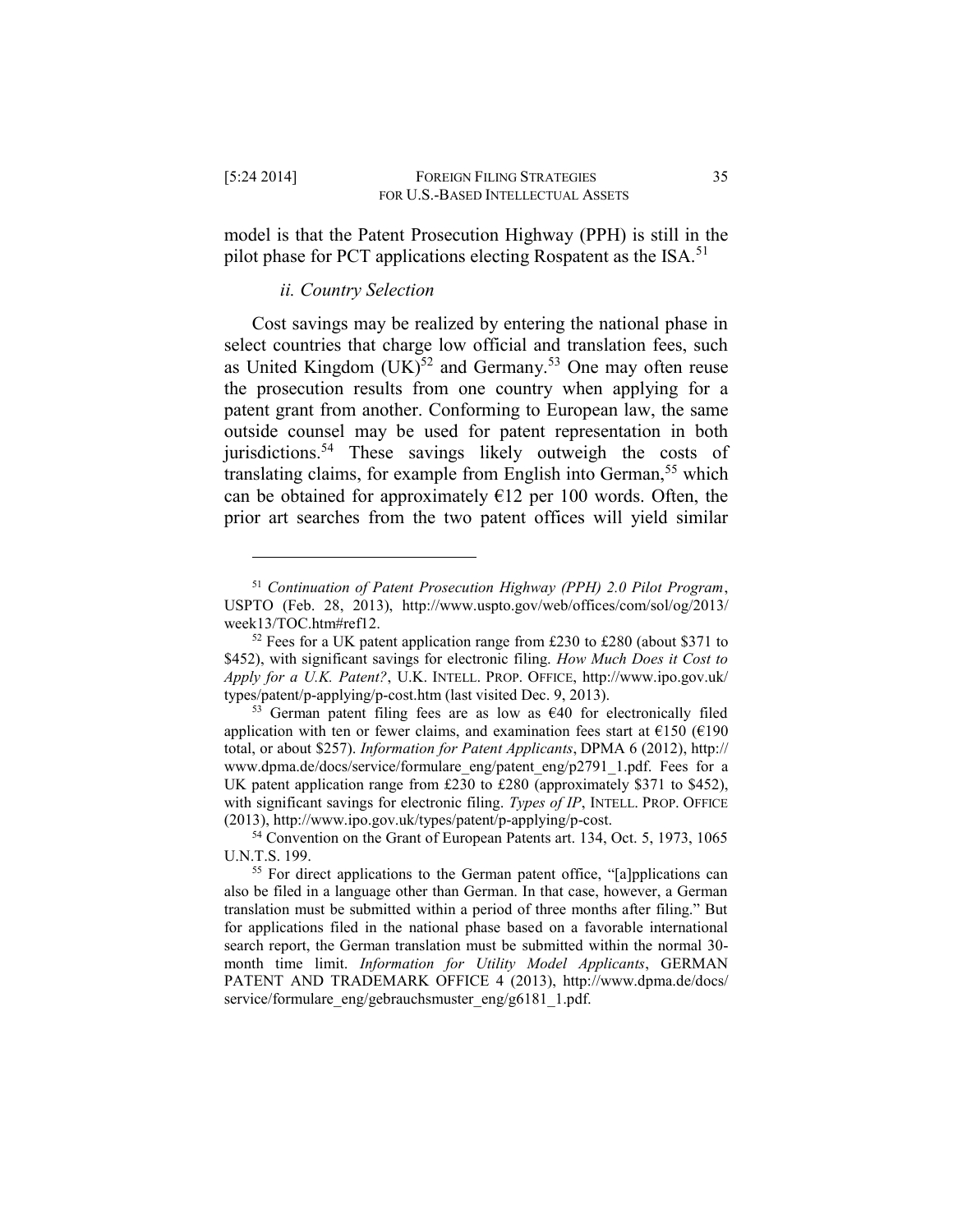results. Therefore, selecting an English-speaking German attorney may help avoid paying for separately-drafted responses to similar office actions.

Employing this strategy may result in patent grants in UK and Germany for as little \$500 in official fees—a great value compared with the normal EPO route, in which official fees may be as much as \$4000.<sup>56</sup> While saving money for the patentee, this strategy also increases the cost of third party opposition by decentralizing the process, requiring each patent to be opposed separately in each country.

2. Differentiation

Companies like Apple have cultivated an image of high quality through added value, allowing them to charge a premium price for their products and to pass along high marketing costs and any increased supplier costs to their customers without relinquishing their share of the market. These companies are often on the cutting edge of technology, which becomes obsolete at an increasing pace. For a business attempting to set itself apart from the competition, early market entry can be the key to success. A drawn-out patent filing process may delay implementation of that marketing plan, but there are filing strategies that can help to expedite the examination process.

As explained by the USPTO:

 $\overline{a}$ 

Under the Patent Prosecution Highway (PPH), an applicant receiving a ruling from the Office of First Filing (OFF) that at least one claim in an application filed in the OFF is patentable may request that the Office of Second Filing (OSF) fast track the examination of corresponding claims in

See Schedule of Fees, EUROPEAN PATENT OFFICE, http:// www.epoline.org/portal/portal/default/epoline.scheduleoffees (last visited Dec. 9, 2013).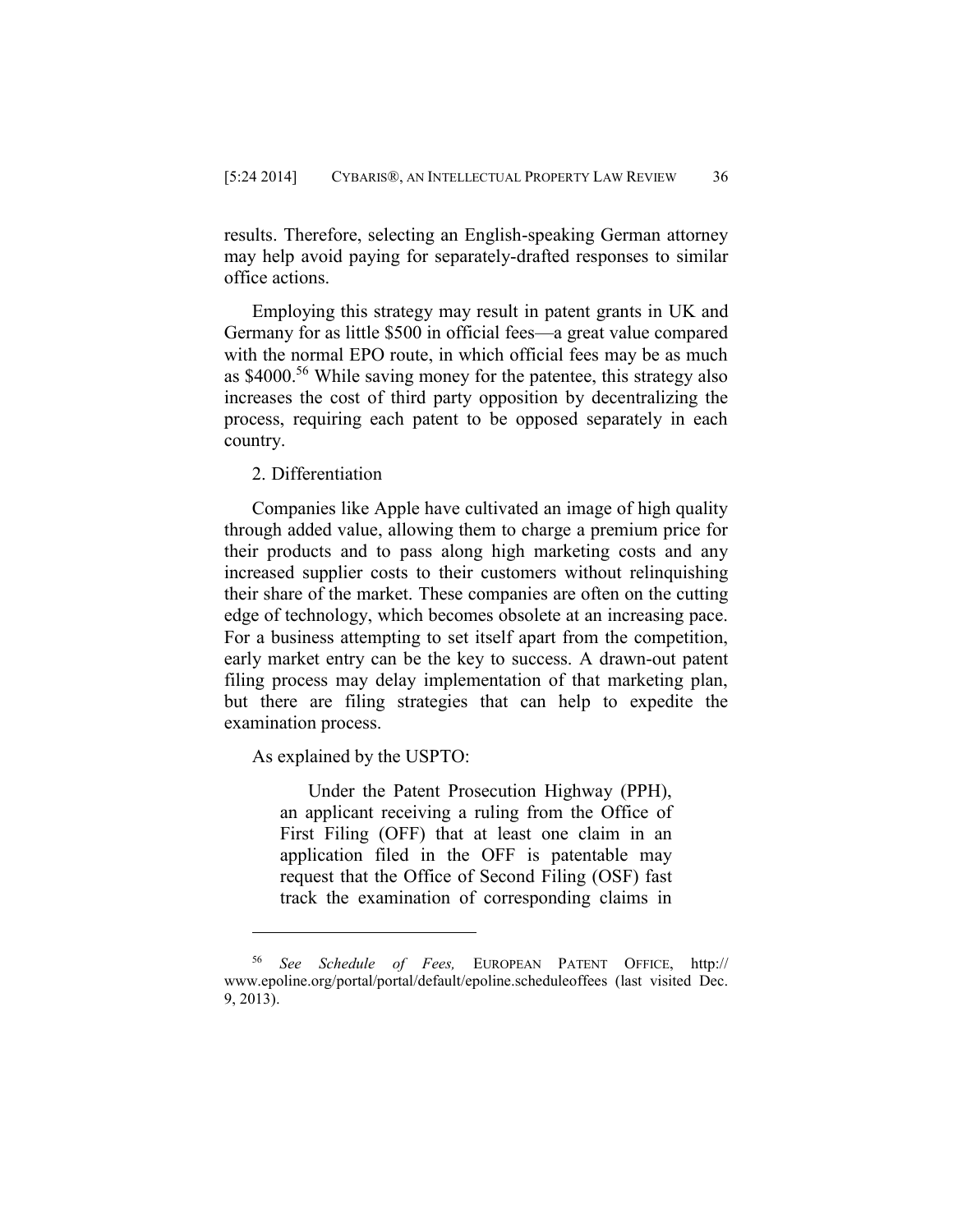$\overline{a}$ 

## corresponding applications filed in the OSF.<sup>57</sup>

The USPTO has PPH agreements with several foreign patent offices under a program called PPH 2.0 (or MOTTAINAI<sup>58</sup>), including Australia, Canada, Finland, Japan, Russia, Spain and the UK.<sup>59</sup> To be eligible for the PPH 2.0 program, the applicant must have at least one allowed claim from a participating patent office, and the claims in the U.S. application must "sufficiently correspond" to one or more of those allowed claims.<sup>60</sup>

The Australian patent application process provides for the potential to maximize the advantages of the PPH because it allows for expedited examinations at no additional cost.

<sup>57</sup> *Patents*, USPTO (May 16, 2013, 10:59:07 AM), http://www.uspto.gov/ patents/. "As of May 25, 2010, the USPTO has eliminated the fee for the petition to make special under the PPH programs." *Patent Prosecution Highway (PPH); The Fast Track Examination of Applications*, USPTO, http:// www.uspto.gov/patents/init\_events/pph/pph\_dkpto.jsp (last visited Sept. 29, 2013).

<sup>&</sup>lt;sup>58</sup> "Under MOTTAINAI, participation in the PPH may be requested on the basis of search and examination results from any patent family application from any participating office, regardless of whether the participating office was the office of first filing." *Revised Requirements for the Patent Prosecution Highway (PPH) Program to Implement PPH 2.0 with Participating Offices*, USPTO (Mar. 6, 2012), http://www.uspto.gov/web/offices/com/sol/og/2012/week10/ TOC.htm#ref15. "Mottainai" is a "Japanese term meaning 'a sense of regret concerning waste when the intrinsic value of an object or resource is not properly utilized.'" *PPH MOTTAINAI Pilot Set to Launch*, PATENT PROSECUTION HIGHWAY PORTAL SITE, http://www.jpo.go.jp/ppph-portal/ mottainai.htm (last visited Sept. 29, 2013).

<sup>59</sup> Courtenay Brinckerhoff, *The Patent Prosecution Highway Pothole for Pharmaceutical Patents*, PHARMAPATENTS (Jan. 17, 2013), http:// www.pharmapatentsblog.com/2013/01/17/the-patent-prosecution-highwaypitfall-for-pharmaceutical-patents.

<sup>60</sup> *Id*. The "pothole" mentioned in the title of the article references the fact that therapeutic method claims are permitted only in the United States, Australia, and Russia, while other countries permit "medical use" claims. The USPTO considers "therapeutic methods" and "medical use" to be in different claims categories (thus, the claims may not be considered to "sufficiently correspond" if first approved in a country with different subject matter criteria).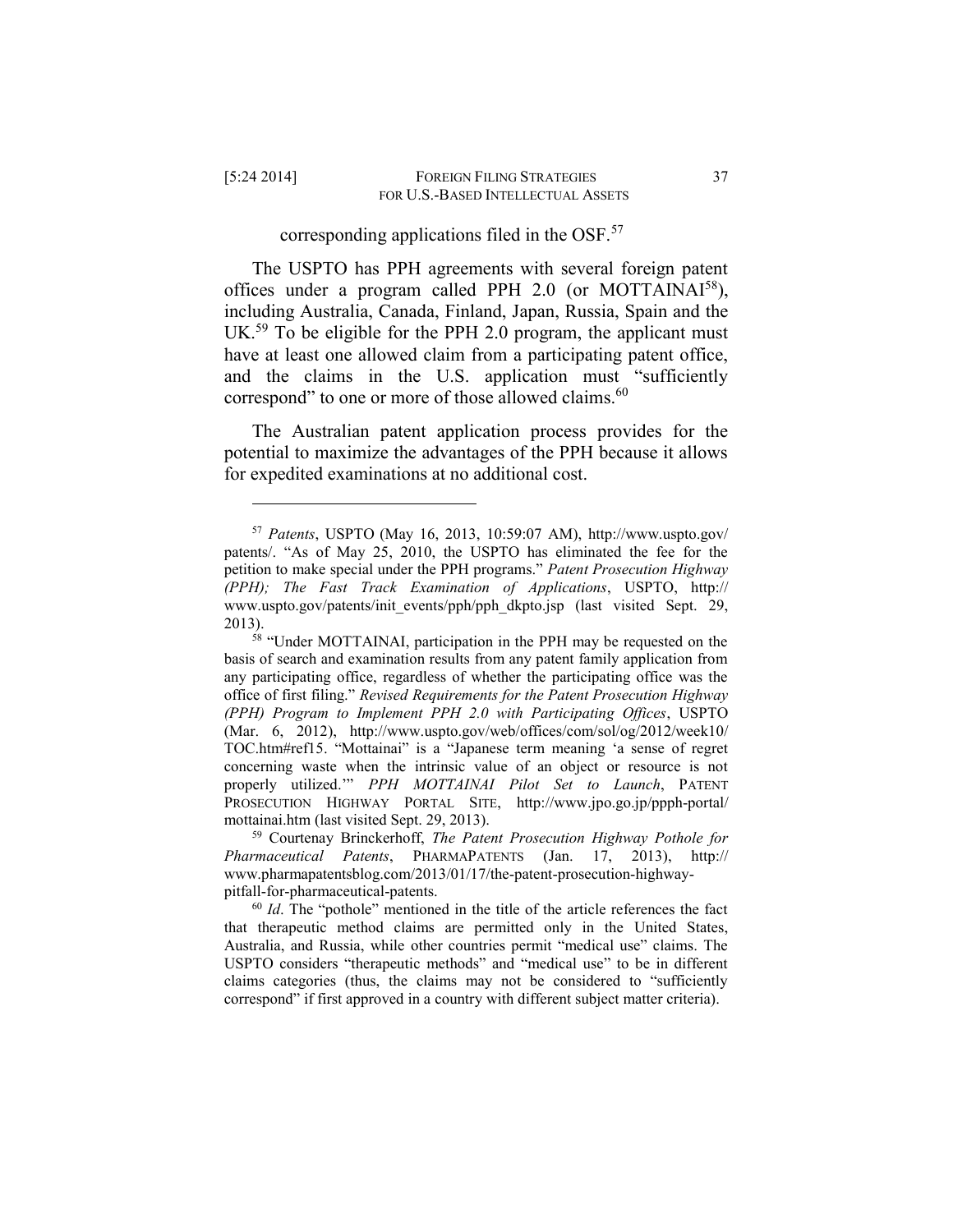After a patent application has been filed, a request for expedited examination can be made reasoning the necessity for the faster application processing. Eligibility for expedited examination will depend on the circumstances of the case in question. One reason deemed to be suitable is if the application is considered to be in the field of 'green technology.'<sup>61</sup>

An expedited examination can result in a patent grant six to eight months prior to publication of the application. Positive results in Australia may make accelerated grants in South Africa and Singapore possible. 62

A U.S. firm using Australia as the OFF, and availing itself of the PPH, has an excellent opportunity to achieve an early market advantage. The firm could also gain a competitive position where similar firms rely on traditional (and more protracted) avenues of patent examination.

<sup>61</sup> *Expedited and Modified Examination for Standard Patents*, IP AUSTRALIA (Feb. 9, 2013), http://www.ipaustralia.gov.au/get-the-right-ip/ patents/patent-application-process/expedited-and-modified-examination-forstandard-patents.

<sup>62</sup> *Singapore – from filing to grant*, FREEHILLS PATENT ATTORNEYS, http:// www.freehillspatents.com/singapore-%E2%80%93-from-filing-to-grant (last visited Oct. 5, 2013) ("Foreign patent offices that conduct searching and examination on behalf of the Singaporean patent office include the Australian patent office, the Austrian patent office, and the Danish patent and trademark office."); *See also* Joe Mok, *Accelerate Your Patent Grant in South East Asia*, JDSUPRA (Sept. 20, 2013), http://www.jdsupra.com/legalnews/accelerate-yourpatent-grant-in-south-ea-87191/?utm\_source=LU\_Emails (explaining that the ASEAN (Association of Southeast Asian Nations) Patent Examination Cooperation can also help expedite the process for obtaining patents in manufacturing bases like Indonesia, Malaysia, Philippines, Singapore, Thailand, and Vietnam).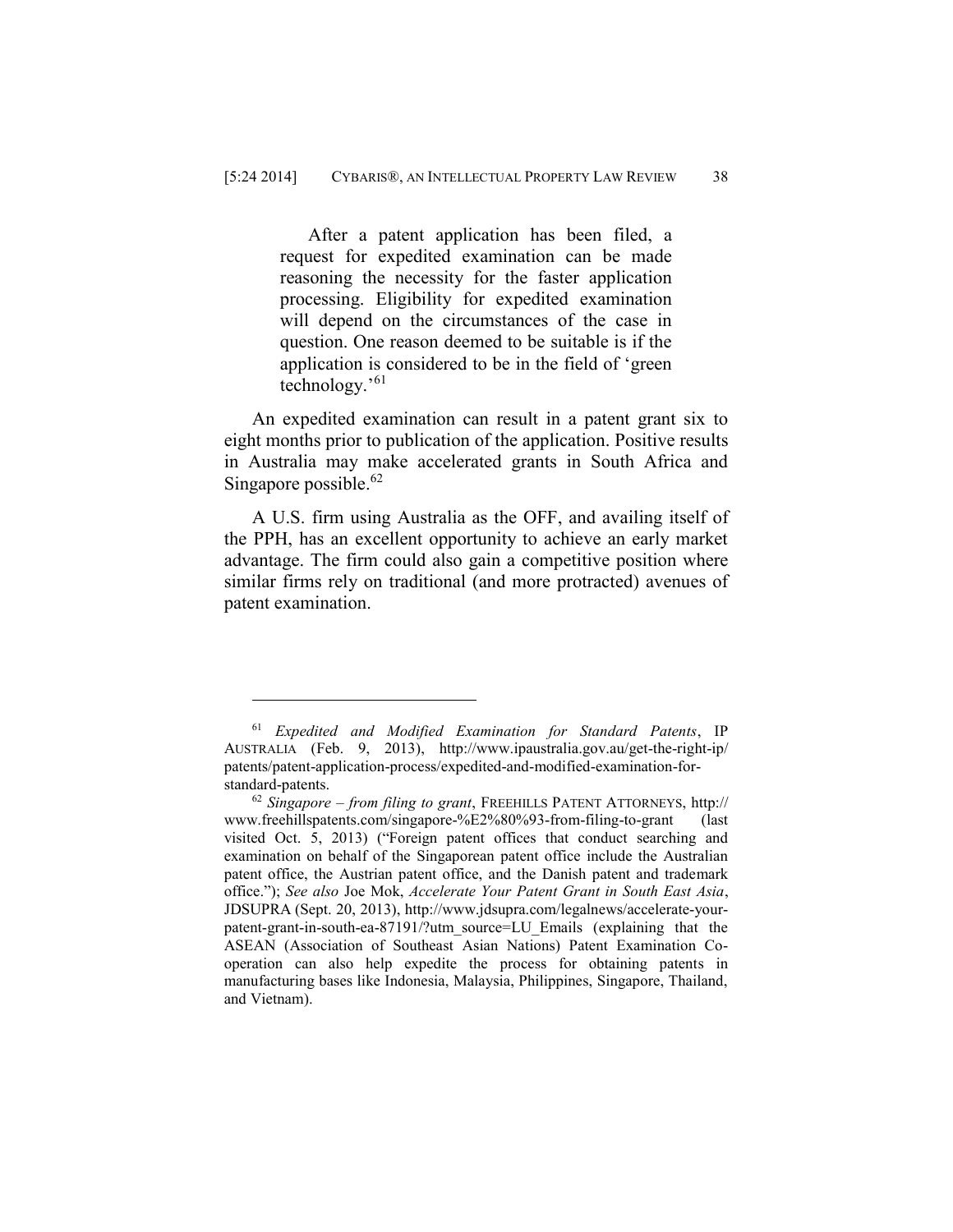$\overline{a}$ 

## 3. Enforceable Protection

For a business that relies heavily on patents within a concentrated segment of technology, it is important that the foundational patent claims are of high quality to ensure effective enforceability and protection against validity challenges. Companies like Sennheiser, which specializes in producing only microphones and headphones, focus a broad range of product development into a very narrow market segment in an effort to, presumably, cultivate a high degree of customer loyalty.<sup>63</sup> The difficulty of luring away members of the market leader's devoted customer base discourages new competition from attempting to gain market entry. Proper utilization and coordination of several searching authorities can result in high quality patents needed for protection and enforcement in a niche market.

In addition to filing in the United States, these specialized firms must identify countries where competition exists and operates, whether in the form of production, distribution channels, or actual marketing and sales. One must also recognize important introductory markets where immediate entry is crucial to retaining or gaining market share. Finally, practical enforcement measures must be considered. For instance, filing in Luxembourg provides a firm with the ability to avail itself of strong customs enforcement at a common entry point for products being imported into Europe.

 $63$  "We believe that customers will be loyal to our brand if they are authentically convinced about the benefits that our products provide to them. We are not an aggressive marketing company. Our approach is to listen to our customers and respond with the right solution. We invest much into consulting, service and knowledge transfer—a fairly straightforward and honest approach. Our experience shows that this creates satisfied customers, strong peer-to-peer recommendation and ultimately, loyalty." *Interview with John Falcone of Sennheiser*, SERVICE UNTITLED (June 24, 2010), http:// www.serviceuntitled.com/interview-with-john-falcone-of-sennheiser/2010/06/ 24.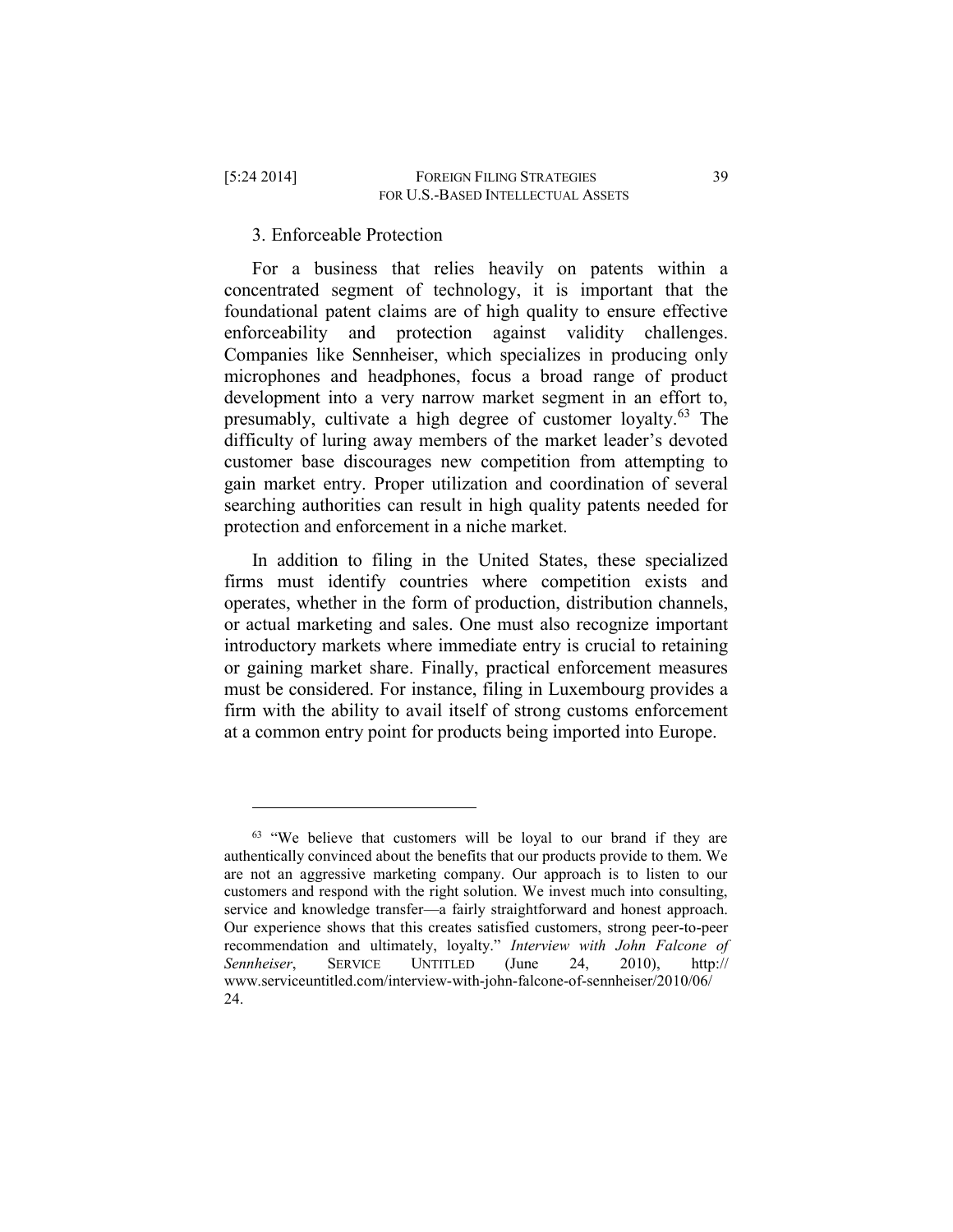One possible method is to combine the first filing in the United States with the Australian<sup>64</sup> and Russian models<sup>65</sup> described above. The patent applicant benefits from the early receipt of search reports prepared by examiners using widely varied sets of criteria.<sup>66</sup> Another method is to combine the USPTO filing with the Luxembourg model,<sup>67</sup> which provides an early search report prepared by the EPO.<sup>68</sup> Claim amendments based on the prior art revealed and opinions issued by the different search offices will be better informed and more comprehensive, which will likely increase the enforceability of the final patent.

4. German Utility Model (The 'Secret Weapon')

The patent application process may be too expensive and timeconsuming to justify seeking such protection for certain inventions. At the same time, it may prove difficult to rely on trade secret law for protection. Companies seeking protection for technical inventions in Germany have the option to register for enforceable protection of the invention in a fast and low-cost procedure under the German Patent and Trademark Office (DPMA) utility model— "the 'little brother' of the patent."<sup>69</sup> The registration process takes only a few months, and the rights (exclusivity in using, making, and selling the invention) become effective immediately upon registration.<sup>70</sup>

The utility model differs from a patent in three important ways. First, the utility model is an "unexamined IP right," meaning the

<sup>64</sup> *See supra* Part II.C.2.

<sup>65</sup> *See supra* Part II.C.1.a.ii.

<sup>66</sup> *See supra* Parts II.C.1.a.ii, II.C.2.

<sup>67</sup> *See supra* Part I.C.1.a.i.

<sup>68</sup> *See supra* Part II.C.1 (discussing the additional financial and procedural benefits of the Luxembourg model).

<sup>69</sup> *Utility Model*, DPMA 4, http://www.dpma.de/docs/service/ veroeffentlichungen/broschueren\_en/utilitymodels\_engl.pdf (last visited Sept. 9, 2013) (showing registration can be obtained for as little as  $\epsilon$ 40).

<sup>70</sup> *Id*. at 4.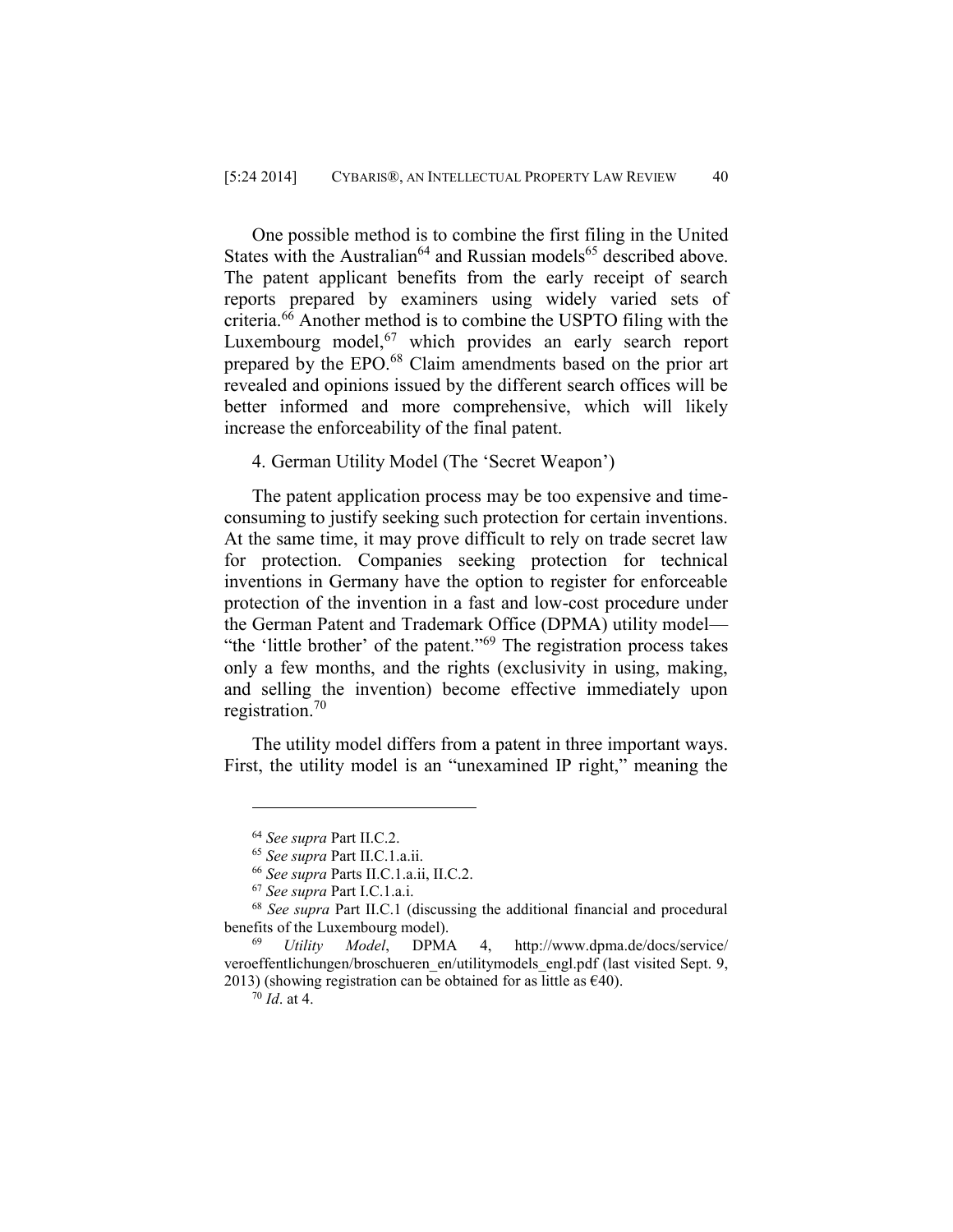substantive patent criteria (novelty, inventive achievement, and industrial applicability) are not reviewed.<sup>71</sup> This model relies on the inventor to conduct the search for prior art, but provides the dpma.de database free of charge for that purpose.<sup>72</sup> One may also commission a search by DPMA experts to receive all the relevant publications for consideration in the protectability assessment of the utility model application.<sup>73</sup> Second, the registration and protection last only for ten years, or half of the length of protection under the normal U.S. patent model.<sup>74</sup> Finally, the utility model covers physical inventions only—that is to say, it protects products not processes.<sup>75</sup>

The DPMA utility model should not be relied on as an alternative to patent, but rather as a bridge to provide protection between the application and the patent grant. Utility model registration can be "split off" from any pending patent application with effect for Germany (i.e., European patent application, PCT application, or German patent application), with that registration effective as of the filing date of the patent application.<sup>76</sup> Additionally, a PCT application may be nationalized as a utility model application in Germany.<sup>77</sup> The invention is fully protected

 $\overline{a}$ 

<sup>75</sup> See *Utility Model, supra* note 69, at 6*.* 

<sup>76</sup> *Id*. at 7.

<sup>77</sup> WIPO, *German Patent and Trade Mark Office as Designated (or Elected) Office*, PCT Applicant's Guide–National Phase–DE 6 (Nov. 14, 2013), http:// www.wipo.int/pct/guide/en/gdvol2/annexes/de.pdf ("If the applicant wishes to obtain utility model registration in Germany on the basis of an international application (i) instead of a patent or (ii) in addition to a patent, the applicant,

<sup>71</sup> *Id*. at 5.

<sup>72</sup> *Id*. at 6.

<sup>73</sup> *Id*. at 6.

<sup>74</sup> *Id*. at 6; *How Long Does Patent Protection Last?,* USPTO, http:// www.uspto.gov/main/faq/p120013.htm (last visited Nov. 29, 2013). However, some companies are realizing that the cost of maintaining patent rights beyond ten to twelve years may exceed the benefits of exclusivity for that period. Dennis Crouch, *IBM's Patent Abandonment Strategy*, PATENTLY-O (Mar. 1, 2012), http://www.patentlyo.com/patent/2012/03/ibms-patent-abandonmentstrategy.html.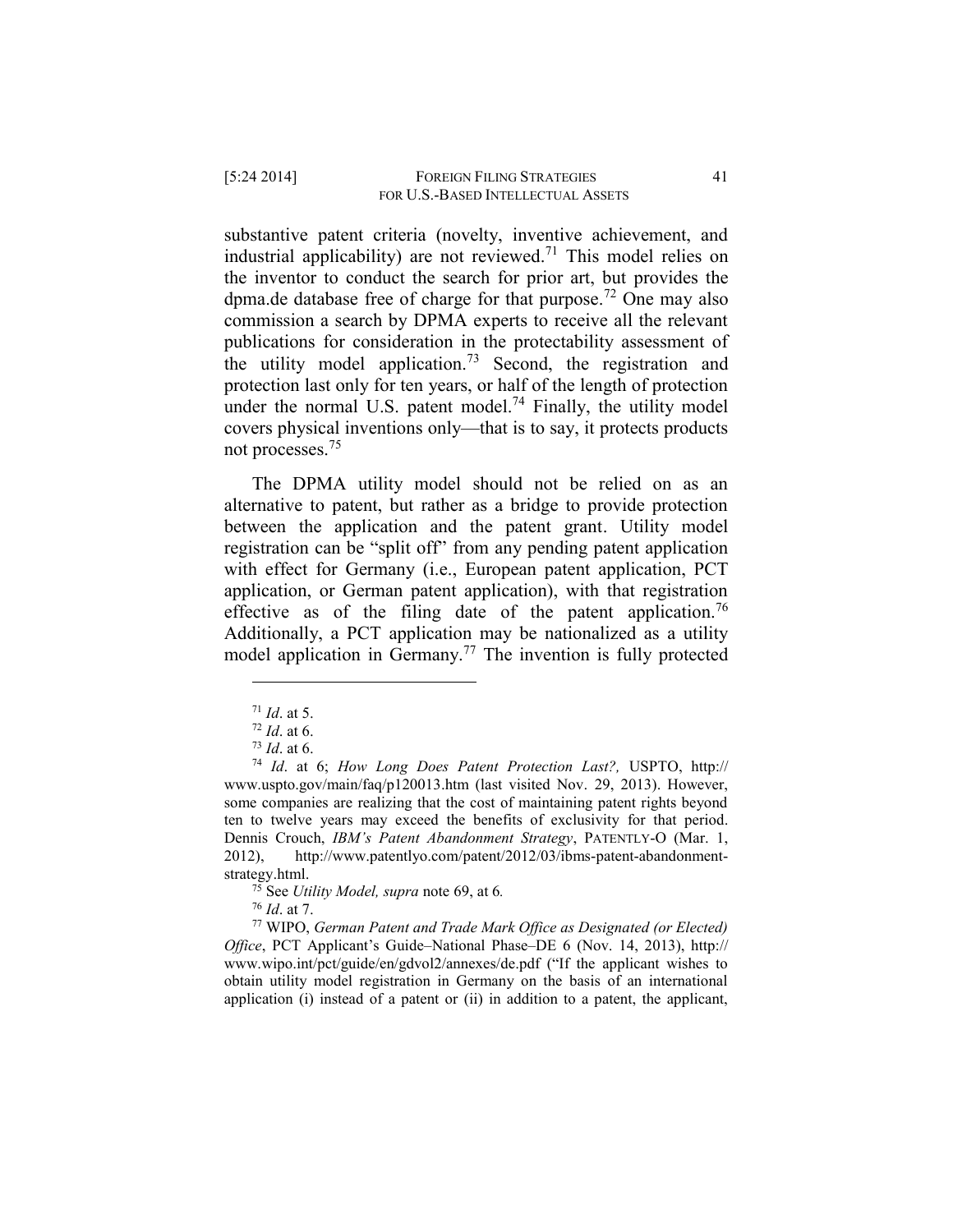upon registration (meaning the inventor may litigate to obtain injunctive relief and damages), regardless of whether the patent application results in a grant.<sup>78</sup> Review of protectability only occurs during cancellation proceedings, which can be requested by any party upon remittance of a  $\epsilon$ 300 (about \$406) fee and submission of a statement of reasons.<sup>79</sup> The losing party incurs the entire cost of the proceedings, including costs incurred by the opponent.<sup>80</sup>

Similar to the PCT system, the utility model provides for priority rights for registrants who file in other participating Member States within twelve months of filing the German utility model application.<sup>81</sup> Thus, a U.S. firm may achieve enforceable protection throughout much of Europe, Africa, Asia, and South America without the cost and time involved in filing for patents in each individual regional or national jurisdiction.

#### III. TRADEMARKS AND DESIGNS

#### *A. Overview*

 $\overline{a}$ 

In the United States, courts are generally careful to avoid any overlap in rights under the trademark, copyright and patent laws, for fear of extending the author or inventor's monopoly beyond

when performing the acts referred to in PCT Article 22 or 39(1), shall so indicate to the designated Office. Where no special acts are required for entry into the national phase, because the Office is both the receiving office and designated office, *and* the application was filed in the German language, the applicant shall nonetheless be responsible for the timely execution of his right of choice under PCT Rule 49*bis*.1.").

<sup>78</sup> *Id*. at 7.

<sup>79</sup> *Id*. at 10.

<sup>80</sup> *Id*.

<sup>81</sup> *Id*. at 9; *Where can Utility Models be Acquired?*, WIPO, http:// www.wipo.int/sme/en/ip\_business/utility\_models/where.htm (last visited Sept.) 29, 2013) ("Currently, a small but significant number of countries and regions provide utility model protection.").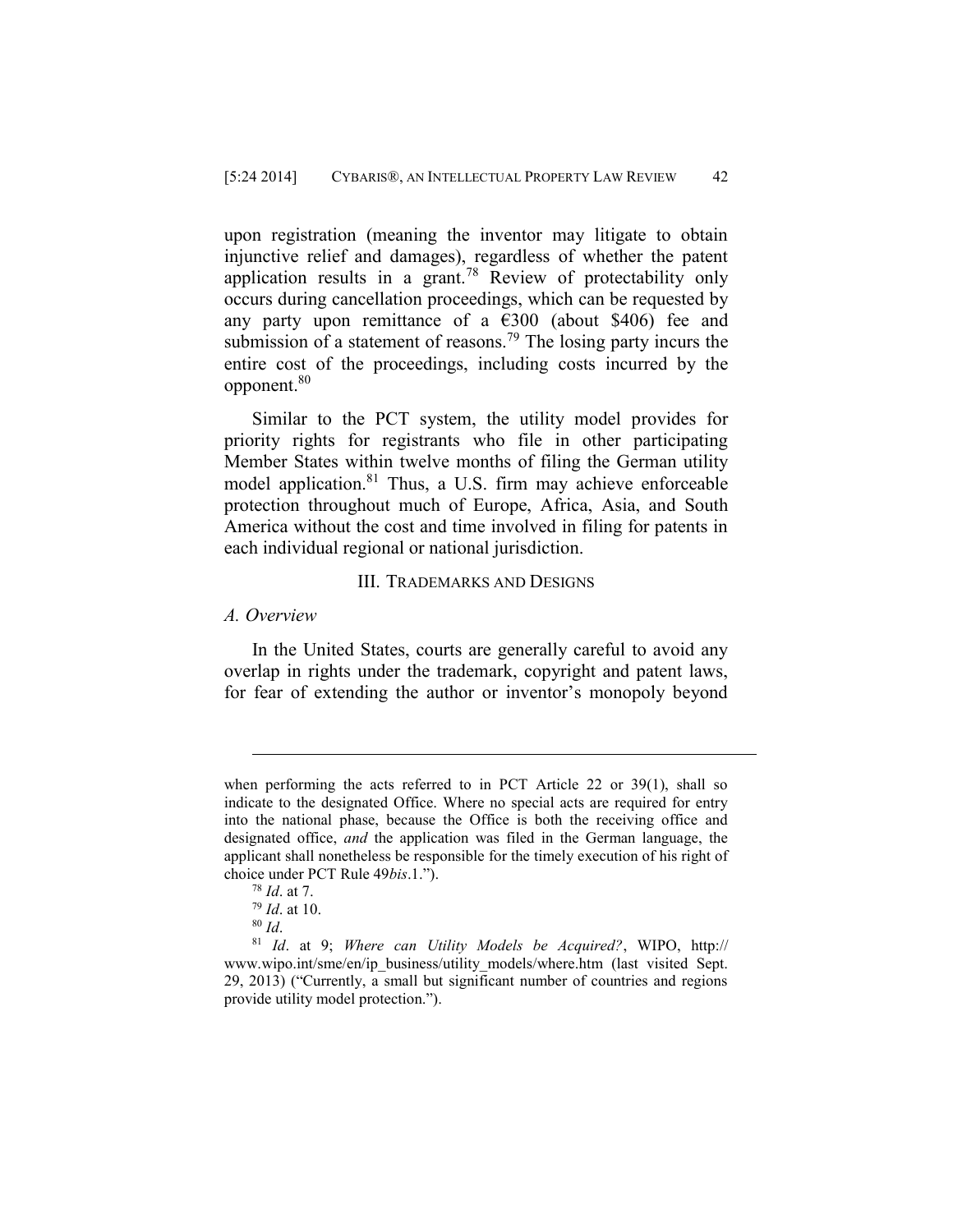what Congress intended.<sup>82</sup> Allowing the extension of such a monopoly prevents the public domain from being enriched by the expiration of that limited monopoly.<sup>83</sup> However, "[e]xistence of a design patent, 'rather than detracting from a claim of trademark, may support such a claim' because 'it may be presumptive evidence of non-functionality,' necessary to obtain trade dress protection."<sup>84</sup> Thus, such designs may be eligible for protection as trade dress upon acquiring secondary meaning. It is perhaps fitting, then, that many countries across Europe and elsewhere employ a system of industrial design registration<sup>85</sup> distinguished from patents, and often administered alongside trademark.

There are two important routes by which to register trademarks in multiple foreign nations through a centralized office: the Madrid System and the Office for the Harmonization in the Internal

<sup>82</sup> Dastar Corp. v. Twentieth Century Fox Film Corp., 539 U.S. 23, 34 (2003) ("Thus, in construing the Lanham Act, we have been careful to caution against misuse or over-extension of trademark and related protections into areas traditionally occupied by patent or copyright.").

<sup>83</sup> *Id.* at 34.

<sup>84</sup> Julia Anne Matheson, *Combine and Conquer: How the Synthesis of Design Patent and Trade Dress Achieve Maximum Protection for Your Product Design*, FINNEGAN (May, 2009), http://www.finnegan.com/resources/articles/

articlesdetail.aspx?news=74f843be-c63a-40cc-8ae0-007bc50fdd99 (quoting Thomas McCarthy, MCCARTHY ON TRADEMARKS AND UNFAIR COMPETITION § 7:91 (4th ed. 2008)).

<sup>85</sup> *What is a design?*, EUROPEAN IPR HELPDESK, http://www.iprhelpdesk.eu/ node/1851http://www.iprhelpdesk.eu/taxonomy/term/158 (last visited Dec. 9, 2013) ("A design is the outward appearance of a product or part thereof resulting, in particular, from the characteristics of the lines, contours, colours, shape, surface, structure and/or materials of the product itself and/or its ornamentation."); *See also Guide to Industrial Design*, TMWEB.COM, http:// www.tmweb.com/industrial\_design.asp#Section\_A (last visited Oct. 5, 2013) ("An industrial design is the shape, pattern or ornamentation applied to a useful article that is mass produced. It may be the shape of a table, the ornamentation on the handle of a spoon, and it may be made by hand, tool or machine. The design has features intended for visual appeal. However, merits of those features are not part of the application.").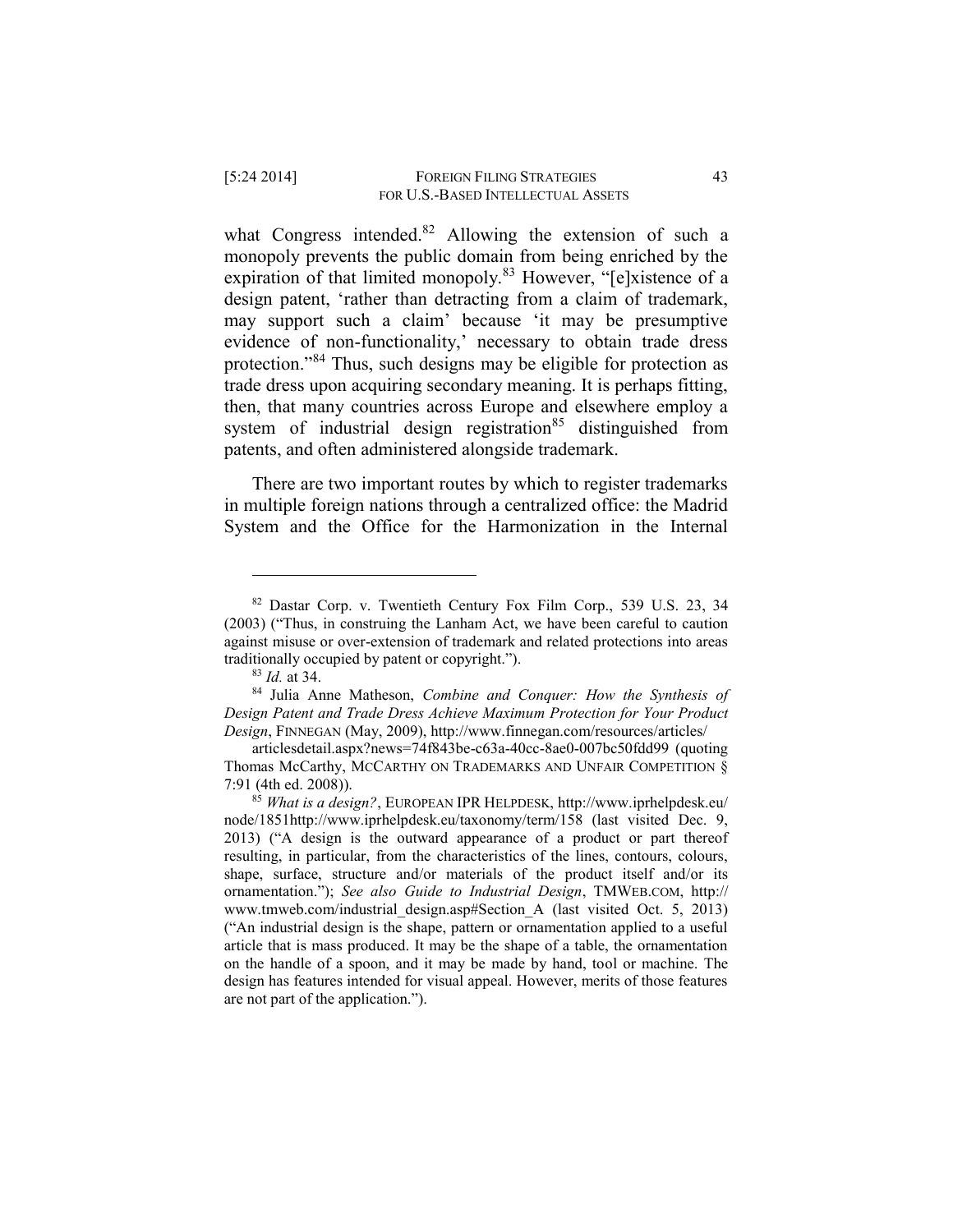Market (OHIM).<sup>86</sup> OHIM also registers designs.<sup>87</sup> Several other regional offices exist, including the Benelux Office of Intellectual Property (also a Madrid Common Office), African Regional Intellectual Property Organization, and the African Intellectual Property Organization, with registrations given effect to the Member States.<sup>88</sup>

Member nations of the Paris Convention are also eligible to join either the Madrid Agreement or the Madrid Protocol, which are the treaties governing the Madrid System for the international registration of marks.<sup>89</sup> The contracting parties under the Madrid Protocol include Australia and New Zealand, as well as several nations in Europe, Asia, Africa, and South America.<sup>90</sup> A major advantage of the Madrid System is that it only requires a single application in one language (English, French, or Spanish), with fees payable only to the International Bureau  $(IB)^{91}$  Additionally, all changes to the registration (such as assignment, address changes, or limitations on the list of goods and services for which

<sup>86</sup> *Who We Are*, OFFICE FOR HARMONIZATION IN THE INTERNAL MARKET, https://oami.europa.eu/ohimportal/en/who-we-are (last updated Nov. 22, 2013).

<sup>87</sup> *Route to Registration*, OFFICE FOR HARMONIZATION IN THE INTERNAL MARKET, https://oami.europa.eu/ohimportal/en/rcd-route-to-registration (last updated Dec. 2, 2013). *.* 

<sup>88</sup> *Fact Sheets: International Trademark Rights,* INT'L TRADEMARK ASS'N, http://www.inta.org/TrademarkBasics/FactSheets/Pages/

InternationalTrademarkRightsFactSheet.*aspx* (last visited Dec 2, 2013)*.*

<sup>89</sup> WIPO, OBJECTIVES, MAIN FEATURES, ADVANTAGES OF THE MADRID SYSTEM 4 (2012), *available at* http:/ /www.wipo.int/export/sites/www/ freepublications/en/marks/418/wipo\_pub\_418.pdf.

<sup>&</sup>lt;sup>90</sup> See Madrid Agreement Concerning the International Registration of Marks art. I, Apr. 14, 1891, 828 U.N.T.S. 391 (as last revised at Stockholm on July 14, 1967); Paris Convention for the Protection of Industrial Property art. I, Mar. 20, 1883 828 U.N.T.S. 307, *available at* http://www.wipo.int/export/sites/ www/treaties/en/documents/pdf/madrid\_marks.pdf (explaining that as of July 16, 2013, Algeria is the only party to the Madrid Agreement that has not also joined the Madrid Protocol).

<sup>91</sup> *See generally* Madrid Agreement Concerning the International Registration of Marks, *supra* note 1*.*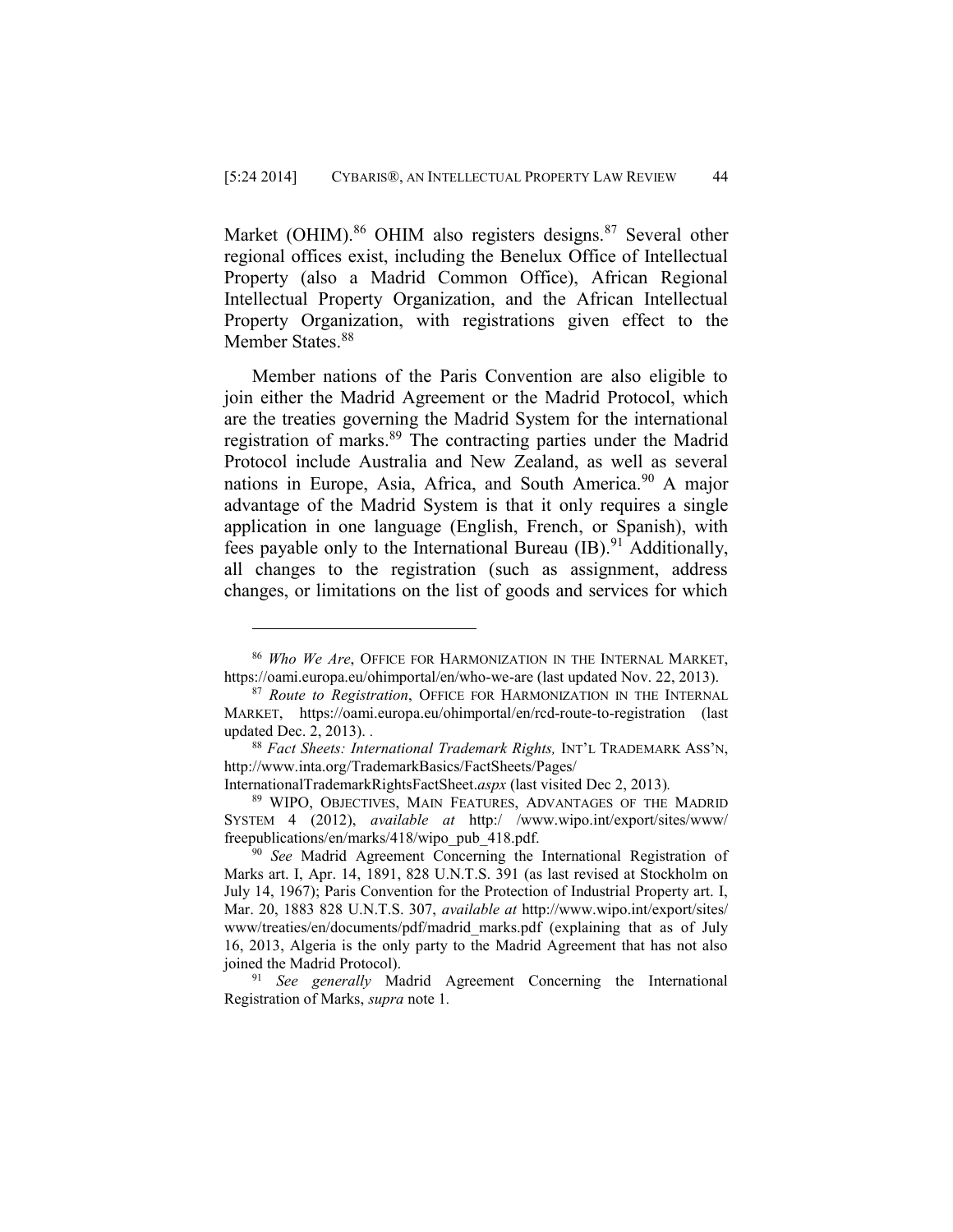the mark is used) are recorded through the IB in a single procedure and with a single fee.  $92$ 

OHIM administers Community trademarks and registered Community designs for the EU.<sup>93</sup> While the effect of an OHIM registration is considerably less expansive than that of the Madrid system, it is also significantly less expensive.<sup>94</sup> OHIM also offers discounts for electronic filing.<sup>95</sup>

## *B. Strategies for Trademark Protection Abroad*

A U.S.-based firm seeking cost efficient protection in Europe still needs to weigh the costs of filing with the OHIM or Madrid systems based on the number of classes claimed, where protection is needed, planned length of use, perceived risks, and whether, and how often, changes to the registration will be required. For narrowly focused foreign target markets, or centrally located

<sup>92</sup> *See Id.*

<sup>93</sup> *About OHIM*, OFFICE FOR HARMONIZATION IN THE INT'L MKT., https:// oami.europa.eu/ohimportal/en/about-ohim (last updated Nov. 22, 2013).

<sup>&</sup>lt;sup>94</sup> OHIM registration costs as little as  $\epsilon$ 900 for up to three classes of goods and services, compared to more than 20,000 Swiss francs (or  $\epsilon$ 16,000) for registration in all contracting parties to the Madrid System in two or more classes of goods and services. *See Trade marks in the European Union*, OFFICE FOR HARMONIZATION IN THE INT'L MKT., https://oami.europa.eu/ohimportal/en/ web/guest/trade-marks-in-the-european-union (last updated Nov. 25, 2013); *Madrid System, International Registration of Marks Fee Calculation*, WIPO, http://www.wipo.int/madrid/en/fees/calculator.jsp (last visited Oct. 5, 2013) (providing a calculator fees). Even registration in just some countries that are members of the European Union under the Madrid System can cost twice as much as under OHIM. *Madrid System, International Registration of Marks Fee Calculation*, WIPO, http://www.wipo.int/madrid/en/fees/calculator.jsp (last visited Oct. 5, 2013) (providing a calculator fees). The base fee for a Madrid System is roughly  $E$ 870, but that does not include national registration in Member States. *Id.* Fees for the Madrid System were calculated using the USPTO as the office of origin.

<sup>&</sup>lt;sup>95</sup> *Id.*; UK INTELL. PROP. OFFICE, HOW TO APPLY FOR AN INTERNATIONAL TRADE MARK, 7–8 (2011), *available at* http://www.ipo.gov.uk/applymadrid.pdf (showing the Madrid System currently accepts applications by mail or fax only).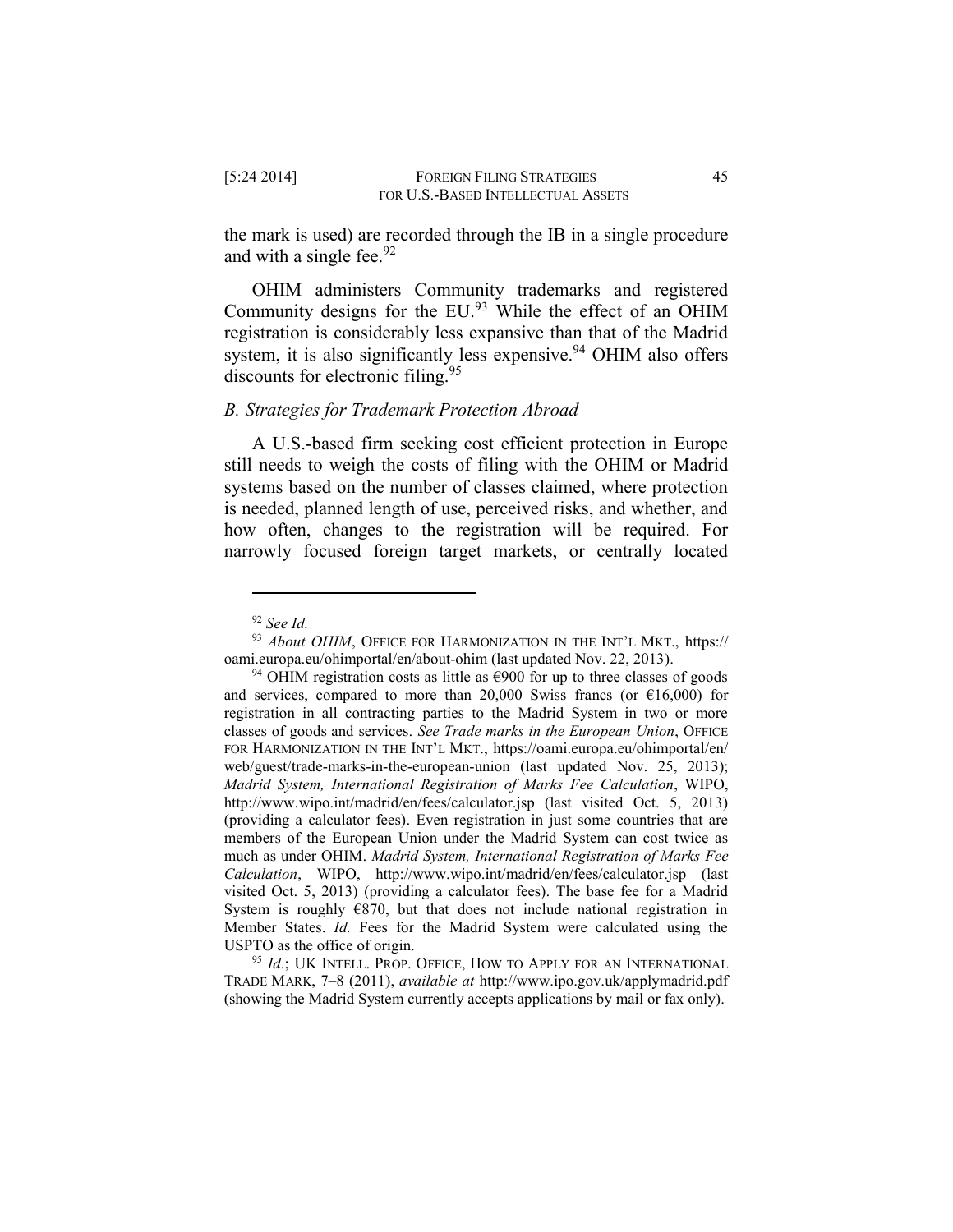overseas manufacturing and distribution, where there is little perceived risk of counterfeiting or infringement, filing in a select few individual countries may provide greater value.<sup>96</sup>

For one whose market share is based on differentiation from the competition, or whose broad technology base is focused on leading the industry in a narrowly focused field, protecting the mark globally will likely be of utmost importance. For that reason, it is important to recognize that much of the world uses a registration-only system, without requiring a showing of prior use. Several U.S. firms have sought to enter new foreign markets only to find a local entity has already registered the firm's famous marks.<sup>97</sup> The U.S. firm may be completely stymied, or it may receive offers to purchase those rights for several thousand dollars.<sup>98</sup> One must weigh the cost of registering marks in

<sup>&</sup>lt;sup>96</sup> Filing is as little as  $\epsilon$ 200 to  $\epsilon$ 300 in some countries or regions in Europe. *See Fees trademarks,* THE BENELUX OFFICE FOR INTELL. PROP.*,* https:// www.boip.int/wps/portal/site/contact/tarieven/tarifstrademarks (last visited Oct. 6, 2013); *see also Fees,* DEUTSCHES PATENT-UND MARKENAMT, http:// www.dpma.de/english/trade\_marks/fees/index.html (last\_visited Oct. 6, 2013). Filing can be as little as \$32 in low-wage countries. *See First Schedule Fee for Trade Marks,* DEPT. OF PATENTS, DESIGNS AND TRADEMARKS, www.dpdt.gov.bd/TM\_form\_download.html (last visited Oct. 6, 2013).

<sup>&</sup>lt;sup>97</sup> Evan M. Kent, *Importance of Early Foreign Trademark Protection*,<br>OLOGY (Feb. 27, 2013), http://www.lexology.com/library/ LEXOLOGY (Feb. 27, 2013), http://www.lexology.com/library/ detail.aspx?g=ced000d7-cae5-4824-8485-96d6e1fbeeee (noting one such example being Apple's "iPhone" mark, which was registered in Brazil by a local entity, leaving Apple open to infringement claims if it were to use its famous U.S.-based mark for cellular phones anywhere in Brazil).

<sup>&</sup>lt;sup>98</sup> This practice is often referred to as trademark squatting. "Trademark squatting is when one party intentionally files a trademark application for a second party's registered trademark in a country where the second party does not currently hold a trademark registration." Scott Baldwin, *Don't Sit and Wait: Stopping Trademark Squatters*, INVENTORSEYE (Feb. 2013), *http:*// *www.uspto.gov*/*inventors*/*independent*/*eye*/*201302*/*TM\_Squatting.jsp*. Though, more often the "squatters" (especially in China) seek to capitalize on the recognizable name, even sometimes for completely unrelated products, such as Eminem for liquor distribution or Lady Gaga for walking sticks and sausage casings. David Pierson, *Trademark Squatting in China Doesn't Sit Well With*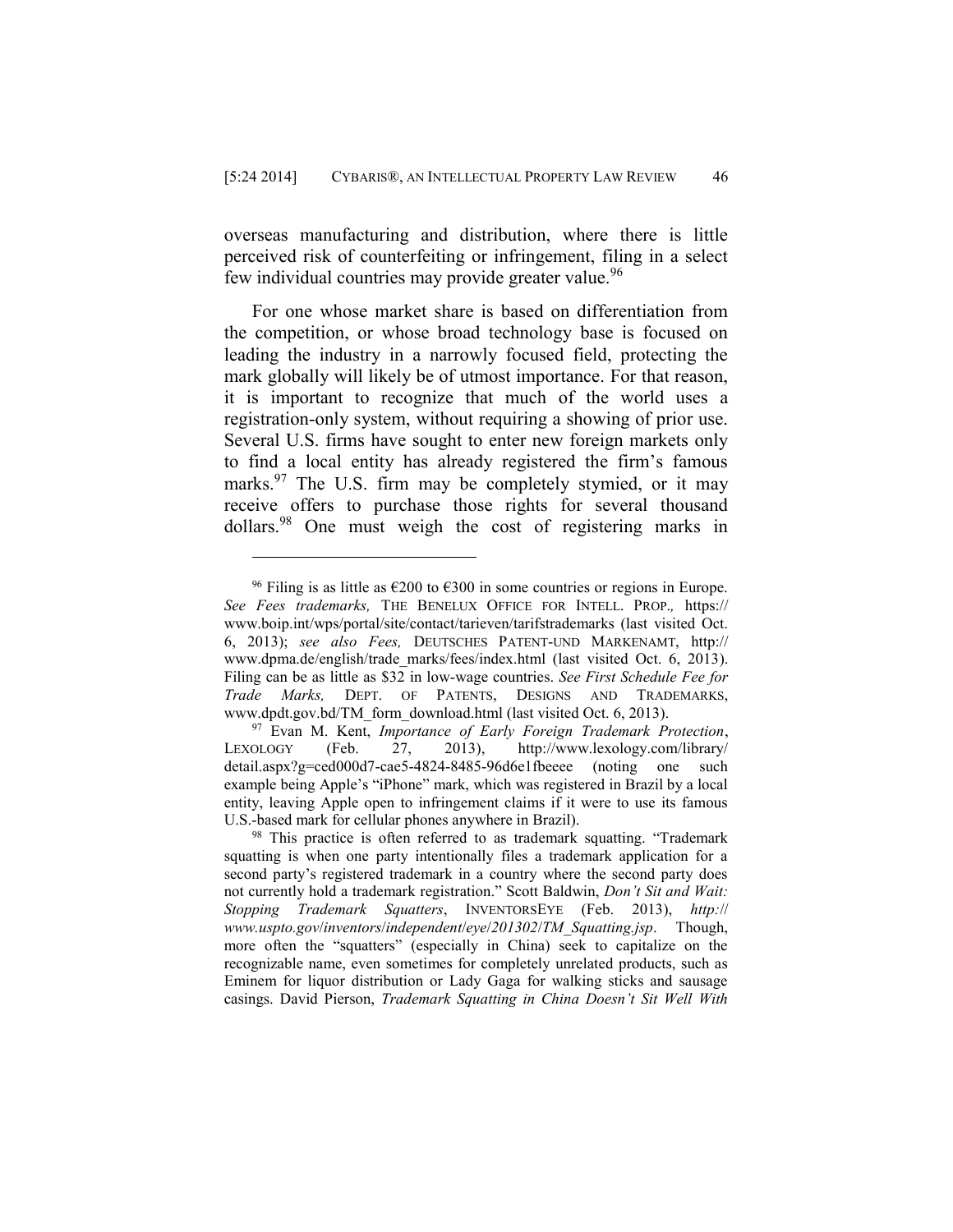territories where the products may or may not enter versus the risk of potentially spending more fighting a local company for the marks or having to build and manage an entirely new brand specific to that territory.

Specialized and differentiated U.S. firms that already enjoy widespread use of certain marks have a unique advantage in that their recognizable marks pave the way for new and related marks.<sup>99</sup> However, widely used and expensive products are ripe for counterfeit, and new marks associated with those existing products may be targets for "squatters." For such situations where the risk far outweighs the cost, one may use the OHIM and Madrid systems with individual preemptory filings in other non-member states that have displayed tolerance for squatting through weak enforcement on behalf of foreign entities. OHIM provides a single point of contact for the entire European Union at a fairly low price, and the Madrid System may fill in gaps in European coverage while providing a centralized method for reaching certain Asian and South American markets.

*U.S. Retailers*, L.A. TIMES (Mar. 28, 2012), http://articles.latimes.com/2012/ mar/28/business/la-fi-china-trademark-squatting-20120328. Some local firms pursue the more traditional route of passing off their goods as genuine, like Qiaodan (pronounced chow-dan) used in conjunction with the globally recognizable Air Jordan logos. *Id*.

<sup>&</sup>lt;sup>99</sup> Consider Apple's acquisition of Siri, Inc. on April 28, 2010. Robert Scoble, *Breaking News: Siri bought by Apple*, SCOBLEIZER (Apr. 28, 2010), [http://scobleizer.com/2010/04/28/breaking-news-siri-bought-by-apple;](http://‌/‌scobleizer.com/‌2010/‌04/‌28/‌breaking-news-siri-bought-by-apple) *see also Transaction Granted, Early Termination,* FEDERAL TRADE COMM'N (Apr. 28, 2010), http://www.ftc.gov/bc/earlyterm/2010/04/et100427.pdf. At that time, Apple likely already had fifty million iPhones in use around the globe. Horace Dediu, *Nearly 75% of iPhones are in use Outside the U.S.*, ASYMCO (Jan. 8, 2011, 11:25 AM), http://www.asymco.com/2011/01/08/nearly-75-of-iphonesare-in-use-outside-the-us.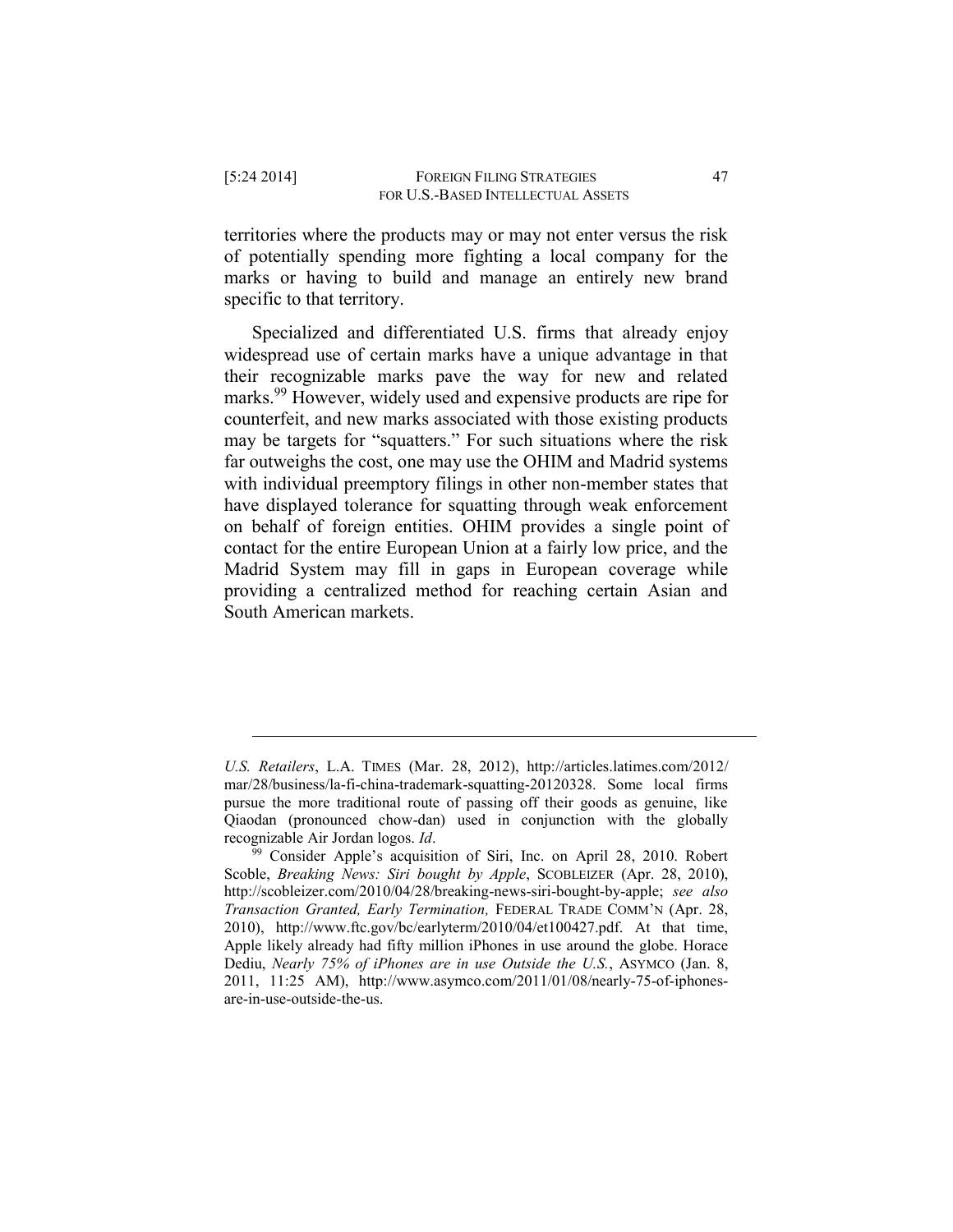The Uniform Domain Name Dispute Resolution Policy provides some protection for large and small firms alike.<sup>100</sup> Where large firms may be exposed to the risk of counterfeiting or squatting, small and medium sized entities in the United States. may find their less famous marks adopted in good faith by other relative unknowns in other countries while their brands are still being cultivated in the United States. Thus, having the foresight to register domain names in potential foreign markets may discourage those small foreign firms from adopting a mark, where prior use of that mark and domain can be discovered in a simple Web search. One may wish to research similar marks in a jurisdiction before registering a domain name under that territory's top-level domain to avoid the risk of being found to have registered the domain name in bad faith. Notably, the presumption of good faith is difficult for the complainant to overcome when a U.S. firm registers a foreign domain name incorporating its existing mark and the U.S. firm has potential to expand into that foreign territory.<sup>101</sup>

<sup>100</sup> UNIFORM DOMAIN NAME DISPUTE RESOLUTION POLICY (Internet Corp. For Assigned Names and Numbers 1999), *available at* http://www.icann.org/en/ help/dndr/udrp/policy.

<sup>&</sup>lt;sup>101</sup> The Internet Corporation for Assigned Names and Numbers (ICANN) provides four criteria for determining bad faith on the part of a domain name registrant: (1) the domain name was acquired for the purpose of selling it to the complainant owner of the implicated mark at a profit; (2) the domain was registered to prevent the owner of the mark from obtaining the name and the respondent has engaged in a pattern of such conduct; (3) the respondent registered the domain primarily to disrupt a competitor's business, or; (4) the respondent has used the domain intentionally to attract, for commercial gain, users by creating a likelihood of confusion with the complainant's mark*,*  UNIFORM DOMAIN NAME DISPUTE RESOLUTION POLICY (Internet Corp. For Assigned Names and Numbers 1999), *available at* http://www.icann.org/en/ help/dndr/udrp/policy. Absent evidence showing that the site was registered and used in bad faith, the dispute resolution provider will not transfer the URL from the respondent to the complainant. See Atlantic, Société Française de Développement Thermique v. Dowd, Kevin, WIPO Case No. D2007-1063 (2007).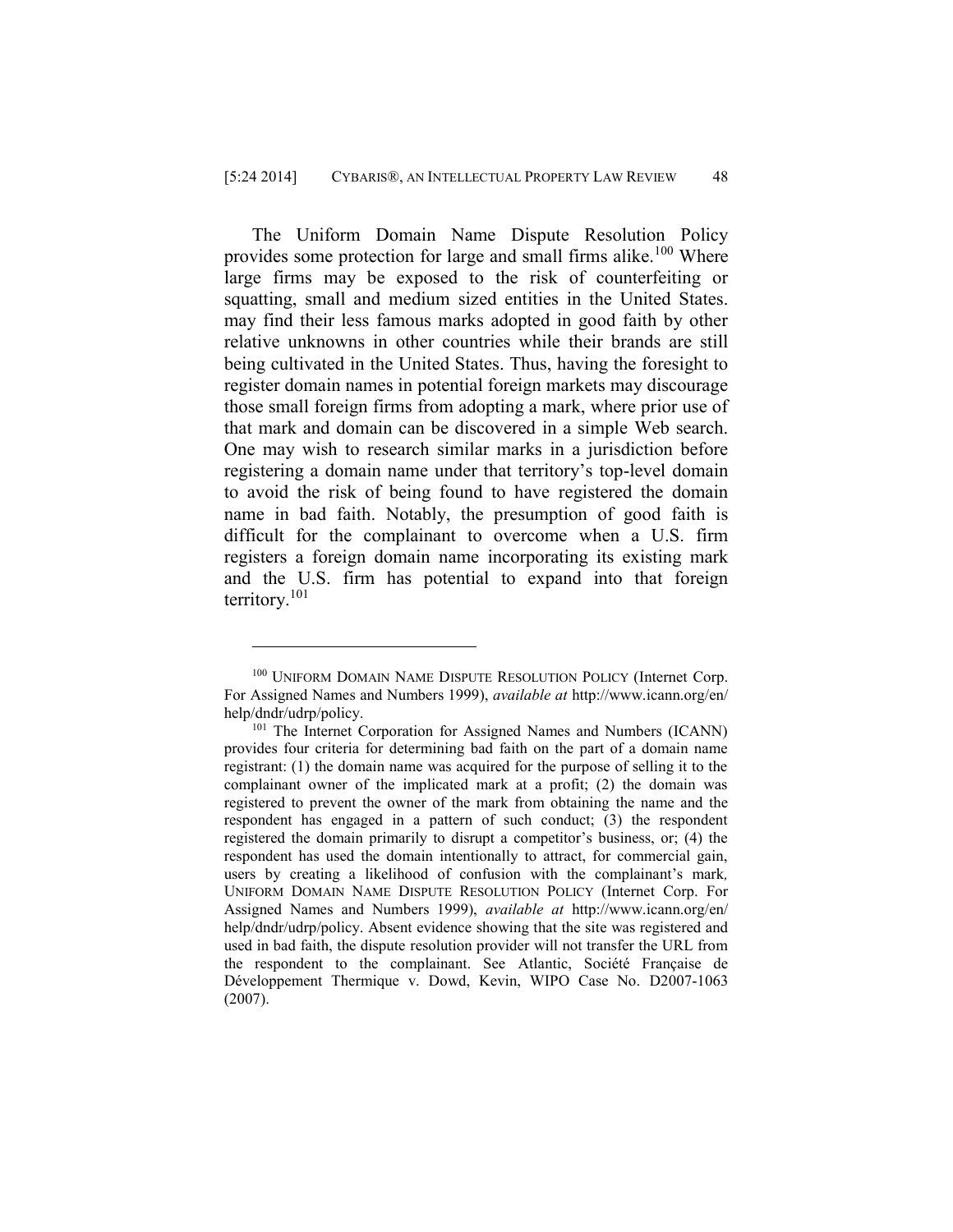#### *C. Cautions and Considerations*

Several changes will soon take place at OHIM with regard to eligibility and registration of trademarks. First, the designation Community Trademark will be changed to European Trademark (ETM), and OHIM will be renamed European Union Trade Marks and Designs Agency (EUTMDA).<sup>102</sup>

The subject matter will be expanded with the abolition of the graphic representation requirement, allowing, for example, sounds and smells to be registered in addition to words and symbols.<sup>103</sup> However, word marks incorporating foreign terms may be subject to a higher standard of distinctiveness. Marks which are descriptive when translated into an official language of the Member States will likely be refused.<sup>104</sup> Additionally, "[u]se of class headings will be interpreted as including all goods or services clearly covered by the literal meaning of the term."<sup>105</sup> Fees will be reduced due to the proposed one-class-per-fee system.<sup>106</sup> The cost of defending a

<sup>102</sup> OSKAR TUŁODZIECKI, MICHAŁ ZIÓŁKOWSKI & BRITT L. ANDERSON, EUROPEAN COMMISSION PROPOSES FIRST SIGNIFICANT CHANGES TO COMMUNITY TRADEMARK SYSTEM IN OVER 15 YEARS 2 (2013), *available at*  http://www.klgates.com/files/Publication/885ca5ea-dbb3-4c3e-a679- 06088a8e1599/Presentation/PublicationAttachment/0a935de9-f51a-4226-a727-

<sup>20</sup>be3d97a209/IP\_Procurement\_Alert\_06032013.pdf.

<sup>103</sup> *Id*. at 1.

<sup>104</sup> TAYLOR WESSING, THE LATEST ON EUROPEAN PROPOSALS TO MODERNISE TRADE MARK LAW AND PROCEDURE (2013), *available at* http:// www.taylorwessing.com/fileadmin/files/docs/EU-proposals-to-modernise-TMlaw.pdf. It is not yet known whether this applies only to modern foreign languages (i.e., official languages of countries in Asia, Africa, Australia, North and South America, and other languages spoken in non-member European countries), or if it also applies to Native American and Aboriginal languages and "dead" languages like Sanskrit or Latin.

<sup>105</sup> *Id.* at 1.

<sup>106</sup> Currently, the base fee covers up to three classes. The new lower base fee will cover only one class, with small fees for additional classes. Tomás Lorenzo Eichenberg, *Revision of the European Trade Mark system*, 32nd ECTA Annual Conference Bucharest (June 21, 2013), http://bucharest2013.ecta.org/ IMG/pdf/1. eichenberg - ecta\_annual\_conference\_21\_june\_2013.pdf.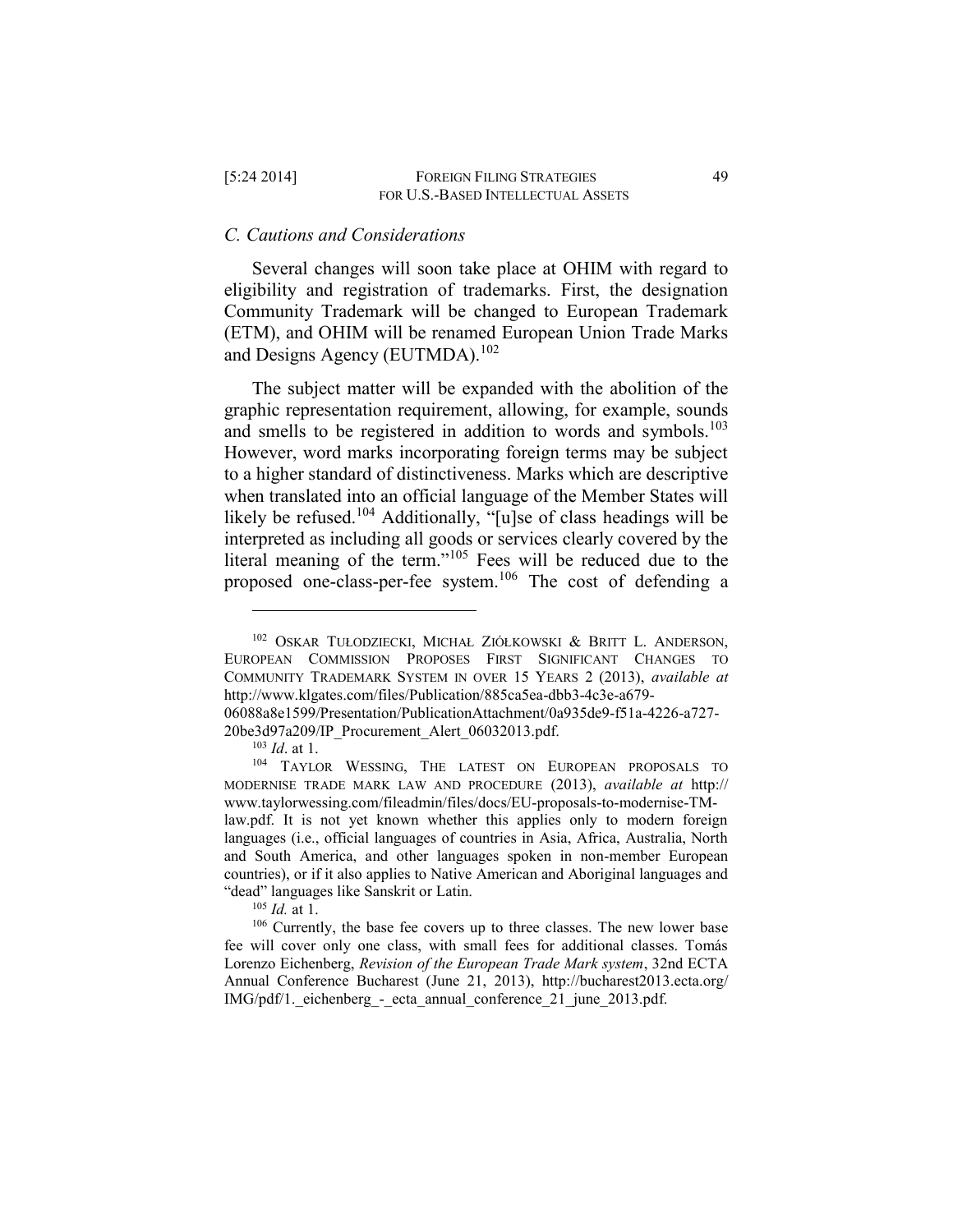mark may also be lowered with a change from court proceedings to an administrative procedure before national offices for revocation and invalidity actions.<sup>107</sup>

## IV. COPYRIGHT STRATEGIES

There is no such thing as an "international copyright" that will automatically protect an author's writings throughout the world. Protection against unauthorized use in a particular country depends on the national laws of that country. However, most countries offer protection to foreign works under certain conditions that have been greatly simplified by international copyright treaties and conventions.<sup>108</sup>

Despite the lack of a formal system for international copyright registration, treaties like the Berne Convention and the Universal Copyright Convention offer protection in other Member States to U.S. authors publishing or distributing their works abroad.<sup>109</sup> It is not enough to know a nation's laws regarding protection of foreign authors, though. In preparation for publishing or distributing works in a foreign country, one should research the actual application of those laws, the level and types of piracy pervasive in the target country, and the options a foreign author has for asserting her rights in that country. Although it may be difficult to prevent piracy in a foreign market regardless of whether one has introduced her product there, knowing the lay of the land prior to market entry allows one to take proactive measures to protect against piracy. One can use a combination of strategies like

<sup>107</sup> *Id*.

<sup>108</sup> *Factsheet FL-100: International Copyright,* U.S. COPYRIGHT OFFICE (2009), http://www.copyright.gov/fls/fl100.html.

<sup>109</sup> For a complete list of nations and relevant agreements, *see International Copyright Relations of the United States*, U.S. COPYRIGHT OFFICE CIRCULAR, Jan. 2014, at 2, *available at* http://www.copyright.gov/circs/circ38a.pdf.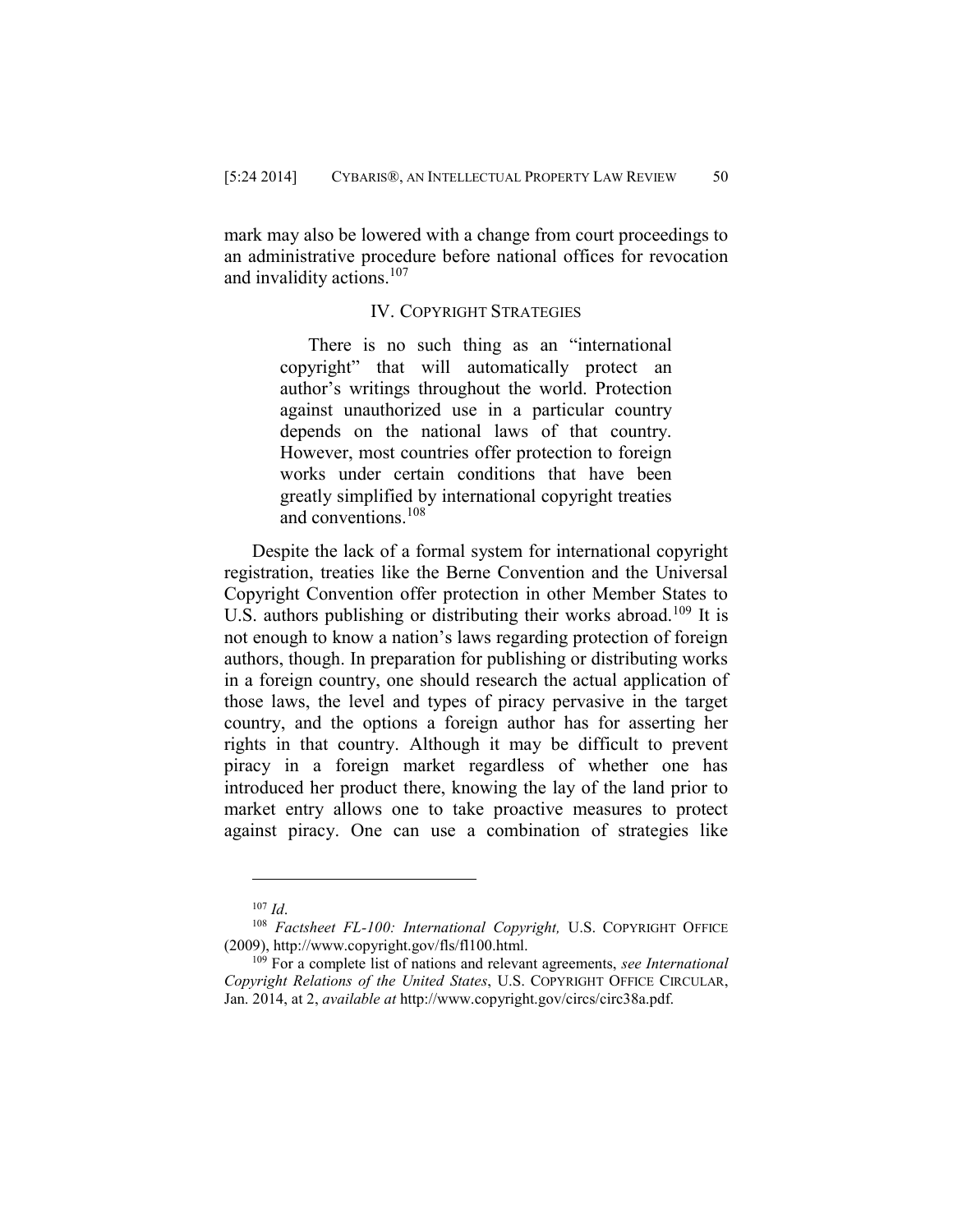$\overline{a}$ 

competitive pricing schemes to encourage purchases or digital rights management to drive up the cost of piracy.

Assessing piracy levels is not a simple task, as piracy takes several forms and is, by its very nature, intended to evade detection. Especially with the advent of file-sharing websites, torrent applications, and traditional peer-to-peer file sharing, piracy is an increasingly international issue, with individual nations at times scrambling to establish jurisdiction over the alleged contributory infringers.<sup>110</sup> Traditional textbook forms of piracy still pose problems in developed and emerging countries, though, as the relatively high price of much U.S. produced media is prohibitive for many in poor communities.<sup>111</sup> Any place where demand is high, purchasing power is low, and protection is lax, counterfeit goods such as burned CDs and DVDs may be sold on the street or through online auction or resale sites. Additionally, methods may be developed to circumvent digital rights management, and enduser license agreements may be routinely violated by individuals

<sup>110</sup> *See* Nick Perry, *Popular file-sharing website Megaupload shut down*, USA TODAY, Jan. 20, 2012, http://usatoday30.usatoday.com/tech/news/story/ 2012-01-19/megaupload-feds-shutdown/52678528/1 (consider: the U.S. government shutdown of Hong Kong-based megaupload.com, based on illegal content allegedly being stored on servers in Virginia, and New Zealand's subsequent arrest of German-born site owner Kim Dotcom.); *see also* Hunter Stuart, *The Pirate Bay Moves To Icelandic Domain After Being Hosted In Greenland, Sweden*, HUFFINGTON POST, Apr. 24, 2013, http:// www.huffingtonpost.com/2013/04/25/pirate-bay-iceland\_n\_3156218.html (the Pirate Bay, which moved its site to a Swedish domain (.se) in 2012 (then to Greenland briefly, then to Iceland) out of fear that the U.S. government would seize its original .org domain name).

<sup>111</sup> NATASHA PRIMO & LIBBY LLOYD, MEDIA PIRACY IN EMERGING ECONOMIES 99, 100 (Joe Karaganis ed., 2011), *available at* http:// piracy.americanassembly.org/wp-content/uploads/2011/06/MPEE-PDF-

<sup>1.0.4.</sup>pdf ("The high prices and underdeveloped retail sector for these goods, however, meant that existing grey- and black-market practices for acquiring, copying, and circulating media retained their place in South African life especially in poor communities.").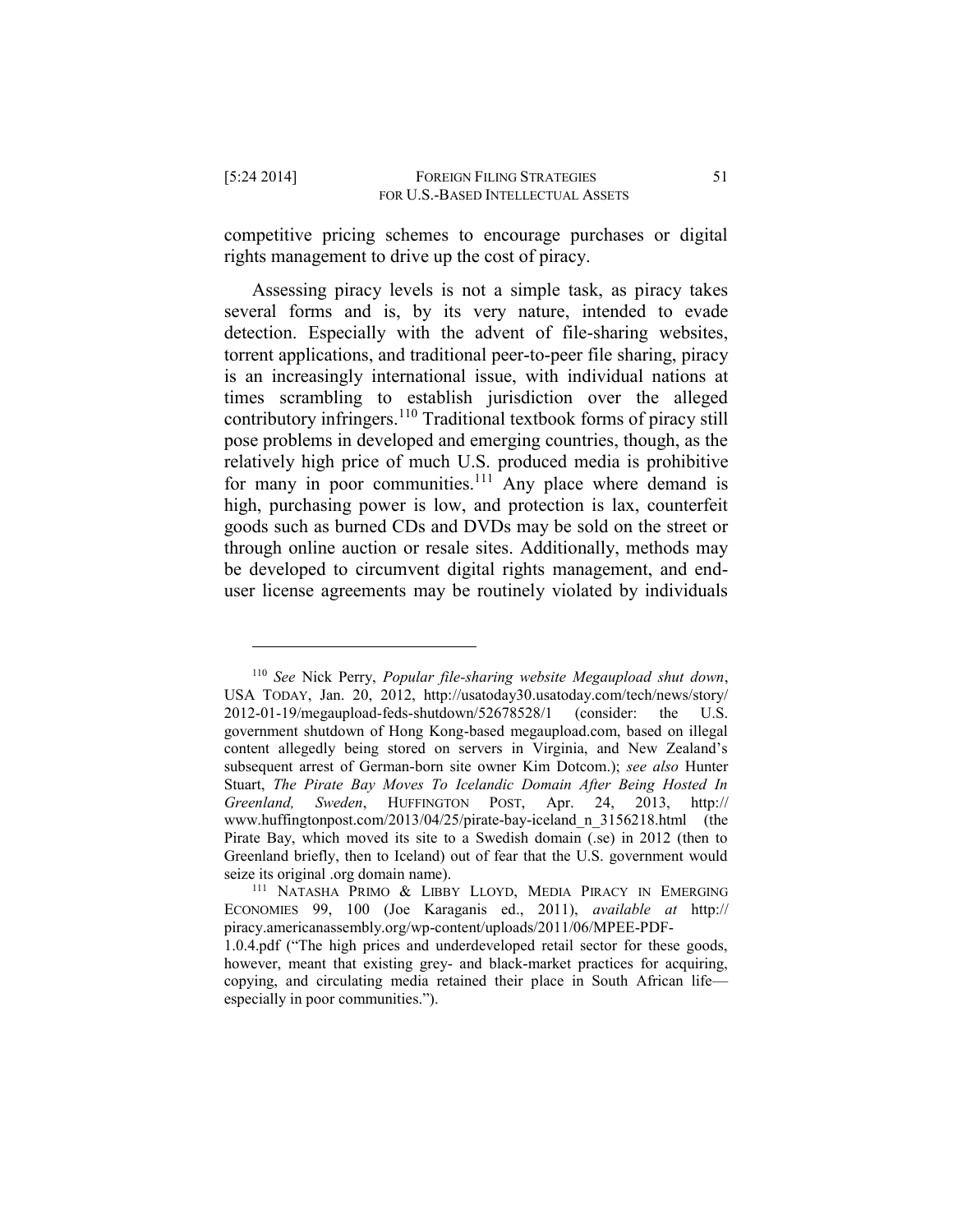and businesses alike.<sup>112</sup> Adding to this problem is the uncertainty regarding price discrimination and foreign production brought about by the Supreme Court's decision regarding the first sale doctrine in *Kirtsaeng v. John Wiley & Sons,*<sup>113</sup> which may have the effect of discouraging content providers from attempting to make available less expensive versions of their products to those markets. $^{114}$ 

One of the easiest ways to obtain information on piracy levels in any market is to look to trade organizations that continually gather and compile such data.<sup>115</sup> The International Intellectual Property Alliance publishes country specific reports that detail piracy and copyright issues in several nations.<sup>116</sup> The International Federation of the Phonographic Industry offers its *Copyright and Security Guide for Companies online.*<sup>117</sup> The Business Software Alliance, the Motion Picture Association of America, and the

<sup>112</sup> Maria Strong, *Copyright Enforcement: Basic Considerations and Strategies to Protect Copyrights Abroad*, *in* INTERNATIONAL TRADEMARKS AND COPYRIGHTS: ENFORCEMENT AND MANAGEMENT 61, 62–63 (John T. Masterson, Jr. ed., 2004).

<sup>113</sup> Kirtsaeng v. John Wiley & Sons, Inc., 133 S. Ct. 1351, 1358 (2013) (holding that the first sale doctrine, as codified in the Copyright Act, applies to copies of copyrighted works lawfully made abroad. Lawfully made means made "in accordance with" or "in compliance with" the Copyright Act and is not restricted by geography).

<sup>114</sup> *See* Daniel Castro, *Price Discrimination for Copyrighted Works Post-Kirtsaeng*, THE INNOVATION FILES (Mar. 22, 2013), http:// www.innovationfiles.org/price-discrimination-for-copyrighted-works-postkirtsaeng.

<sup>115</sup> *See* John T. Masterson, Jr., *Enforcement of Trademarks and Copyrights Under the WTO Agreement on Trade-Related Aspects of Intellectual Property Rights*, *in* INTERNATIONAL TRADEMARKS AND COPYRIGHTS: ENFORCEMENT AND MANAGEMENT 1, 4–5 (John T. Masterson, Jr. ed., 2004).

<sup>116</sup> *Country Reports*, INT'L INTELL. PROP. ALLIANCE*, available at* http:// www.iipa.com/countryreports.html (last visited Sept. 22, 2013).

<sup>117</sup> *Copyright and Security Guide for Companies*, INT'L FED'N OF THE PHONOGRAPHIC INDUSTRY, *available at* http://www.ifpi.org/content/ section\_resources/copyright-guide-2005.html (last visited Sept. 22, 2013).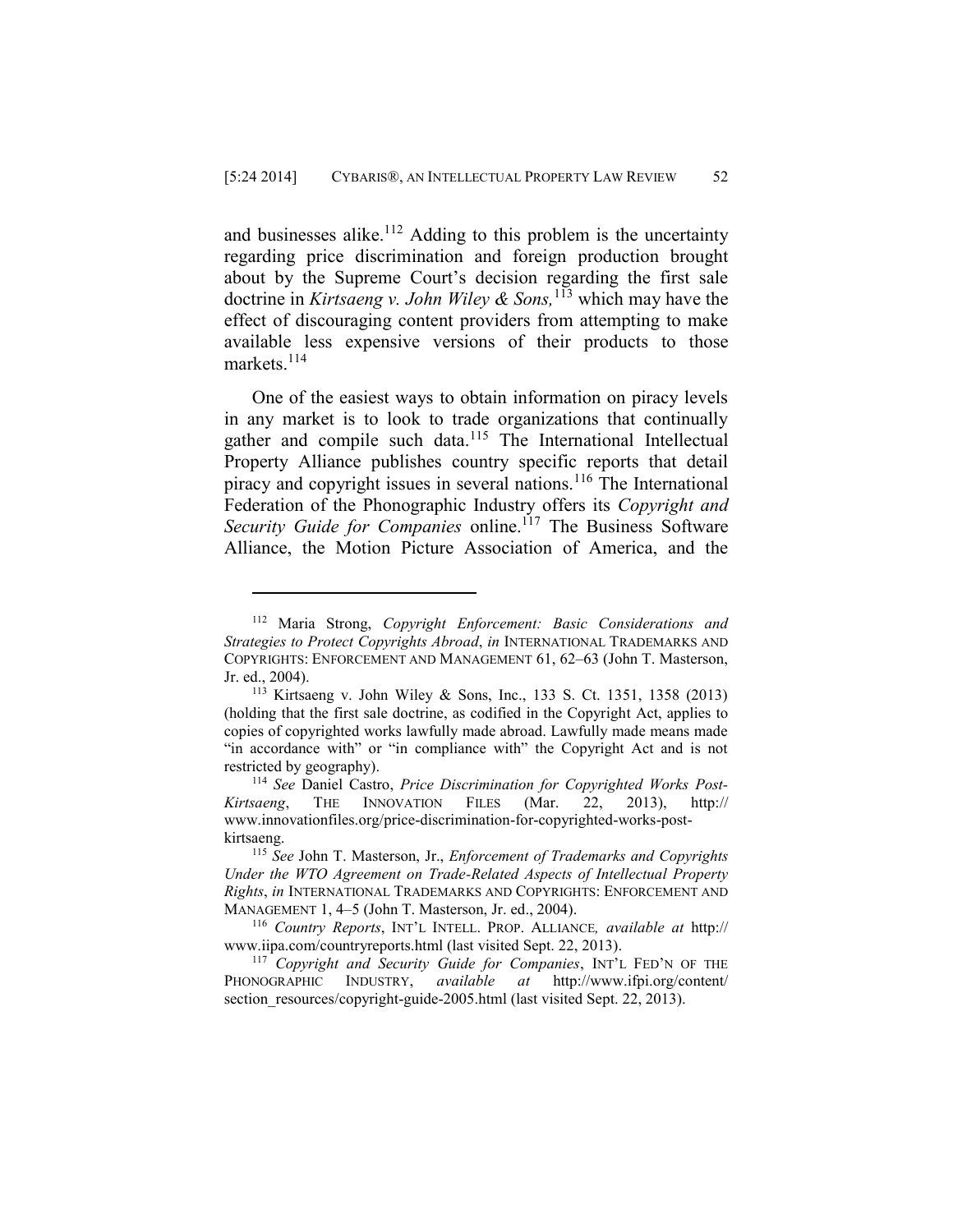Association of American Publishers also provide information on global piracy issues. $^{118}$ 

The best strategy may be a comprehensive approach. Businesses are finding ways to enforce their rights by recruiting allies and forming coalitions, such as the industry alliances mentioned above.<sup>119</sup> Smaller U.S. businesses may find it helpful to establish contacts with similarly situated companies based in the target country, even if U.S.-based companies are not eligible to formally join local coalitions.<sup>120</sup> One may consult the local U.S. embassy for information when considering an enforcement action to discuss options with an economic or commercial officer, or customs or FBI attaché.<sup>121</sup> Obtaining local legal counsel can help to gain more familiarity with the civil, criminal and administrative procedures that may not necessarily be spelled out in the country's statutes.<sup>122</sup> Lastly, one must recognize that, although some industry organizations may offer enforcement training seminars to help local government authorities identify pirated materials and develop investigation techniques for criminal infringement matters, the responsibility for building a civil infringement case usually falls on the copyright owner. Developing and relying on U.S. government contacts may help to escalate issues of vulnerability and unchecked piracy to the attention of the local government.<sup>123</sup>

<sup>118</sup> *See generally*, BUSINESS SOFTWARE ALLIANCE, http://www.bsa.org/~/ media/Files/Research%20Papers/GlobalStudy/2011/

<sup>2011</sup>\_BSA\_Piracy\_Study%20Standard.pdf (last visited Sept. 22, 2013); *Why We Care About Copyright,* MOTION PICTURE ASS'N OF AM., http://www.mpaa.org/ contentprotection/copyright-info (last visited Sept. 22, 2013); *Resources for Creators,* COPYRIGHT ALLIANCE, http://copyrightalliance.org/creators\_resources (last visited Sept. 22, 2013); *Piracy,* ASS'N OF AM. PUBLISHERS, http:// www.publishers.org/issues/1/10/ (last visited Sept. 22, 2013).

<sup>119</sup> *See* Strong, *supra* note 111, at 66.

 $120$  *Id.* at 66–67.

<sup>121</sup> *Id.* at 67.

<sup>122</sup> *Id.*

<sup>123</sup> *See id.* at 68–69.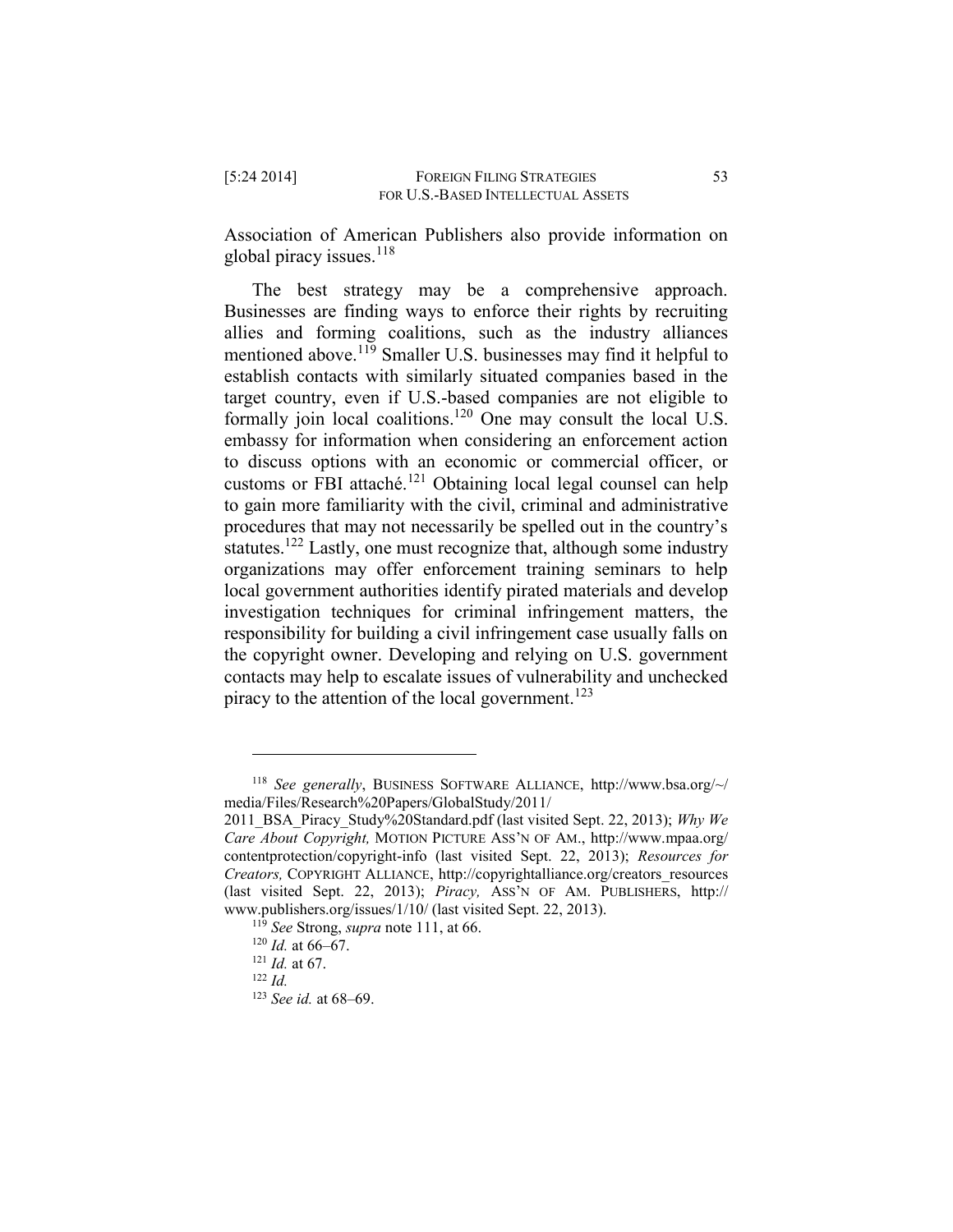#### V. TRADE SECRET PROTECTION IN THE EUROPEAN UNION

Protecting trade secrets and confidential business information in the European Union is challenging due to the lack of a uniform regime.<sup>124</sup> "European Commission and industry stakeholders have been working towards a draft legislative proposal to introduce a uniform system of trade secrets protection in the European Union."<sup>125</sup> Until that harmonization is accomplished, a business is forced to cope with the varied remedies and requirements currently set forth by the laws of each country.<sup>126</sup> Companies such as DuPont, Michelin, and American Superconductors have reported "less than satisfactory experiences with the current law and . . . losses . . . suffered through inadequate protection in some jurisdictions."<sup>127</sup>

There do exist some common principles among most of the Member States, with a few outliers. Generally, for information to qualify as trade secret, a Member State requires that:

> (i) it is technical or commercial information related to the business;

<sup>&</sup>lt;sup>124</sup> BAKER & MCKENZIE, STUDY ON TRADE SECRETS AND CONFIDENTIAL BUSINESS INFORMATION IN THE INTERNAL MARKET 3 (2013), *available at*  http://ec.europa.eu/internal\_market/iprenforcement/docs/tradesecrets/130711\_final-study\_en.pdf.

<sup>125</sup> Jack Ellis, *Doubts Raised over Benefits of EU's Trade Secret Harmonisation Plans*, INT'L ASSET MAG., Oct. 4, 2013, http://www.iammagazine.com/blog/Detail.aspx?g=7712877f-1c40-4f20-8383-e0ebb029f43b.

<sup>126</sup> Some jurisdictions offer protection under civil law, others under criminal law, but most do so without specific legislation defining "trade secret." Sweden is "the only Member State to have adopted a formal statutory definition of the term," whereas the UK uses "the common law rules on confidentiality." Nick Mathys & Oliver Nell, *Trade Secrets within the EU: European Commission study published*, LEXOLOGY (Aug. 2, 2013), http://www.lexology.com/ library/detail.aspx?g=ac076312-4fb1-4440-affa-e73578d7c825.

<sup>127</sup> Sarah Turner, *European Commission addresses growing problem of trade secrets misuse*, LEXOLOGY (July 20, 2012), http://www.lexology.com/ library/detail.aspx?g=d3abd0b9-b9e0-4f00-b9c7-1130906403dd.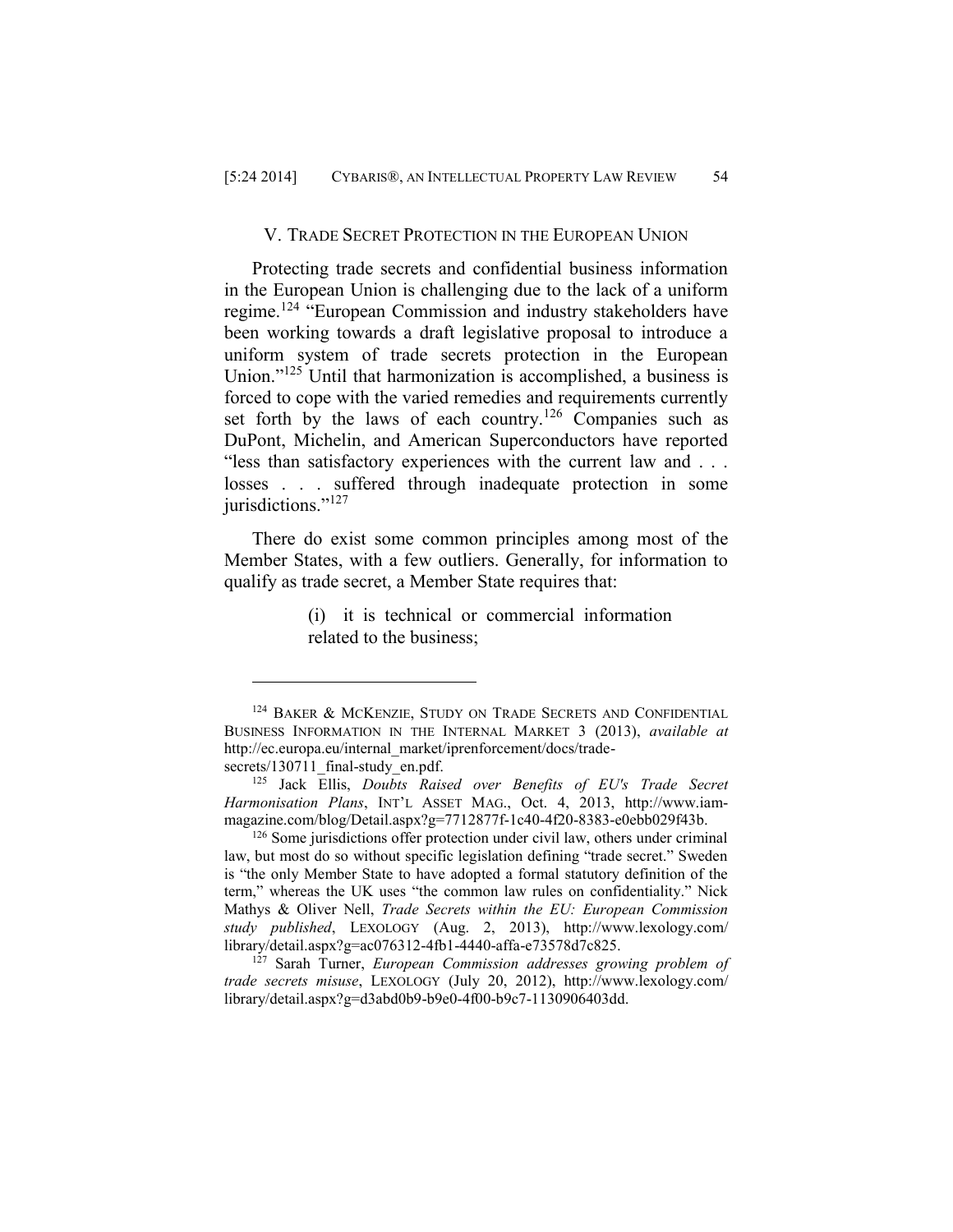(ii) it is secret in the sense that it is not generally known or easily accessible;

(iii) it has economic value consisting of conferring a competitive advantage to its owner; and

(iv) it is subject to reasonable steps to keep it secret.<sup>128</sup>

Upon establishing that the information is protectable, the complaining party must also prove infringement of that knowledge and "the unlawful misappropriation or use by the defendant."<sup>129</sup> However, it varies from Member State to Member State whether misappropriation or improper disclosure of a trade secret is a criminal matter or a civil matter (i.e., contract law or unfair competition law).<sup>130</sup>

As it stands, remedies vary greatly among the Member States, with some allowing for the seizure or destruction of offending goods in addition to restraint orders, injunctive relief, penalties and damages, while others tend to award only injunctions and damages.<sup>131</sup> However, the more extreme remedies are rarely granted; most courts apply injunctions and damages.<sup>132</sup>

Enforcement is impaired not only due to the lack of a common definition of a trade secret or uniform remedies, but also due to the procedural difficulties in effectively litigating trade secret claims.<sup>133</sup> Many cases are likely not pursued "because typically the plaintiff must substantiate its claim by disclosing the allegedly

<sup>128</sup> BAKER & MCKENZIE, *supra* note 124, at 5.

<sup>129</sup> *Id.* at 27.

<sup>130</sup> Anna Yotova, *Roadmap for Intellectual Property Protection in Europe: Trade Secrets Protection in Europe*, EU-CHINA IPR2 17 (Feb. 2011), http:// www.ipr2.org/storage/EU-Trade Secrets in Europe-EN1003.pdf.

<sup>131</sup> BAKER & MCKENZIE, *supra* note 123, at 6.

<sup>132</sup> *Id*. at 6.

<sup>133</sup> *Id*.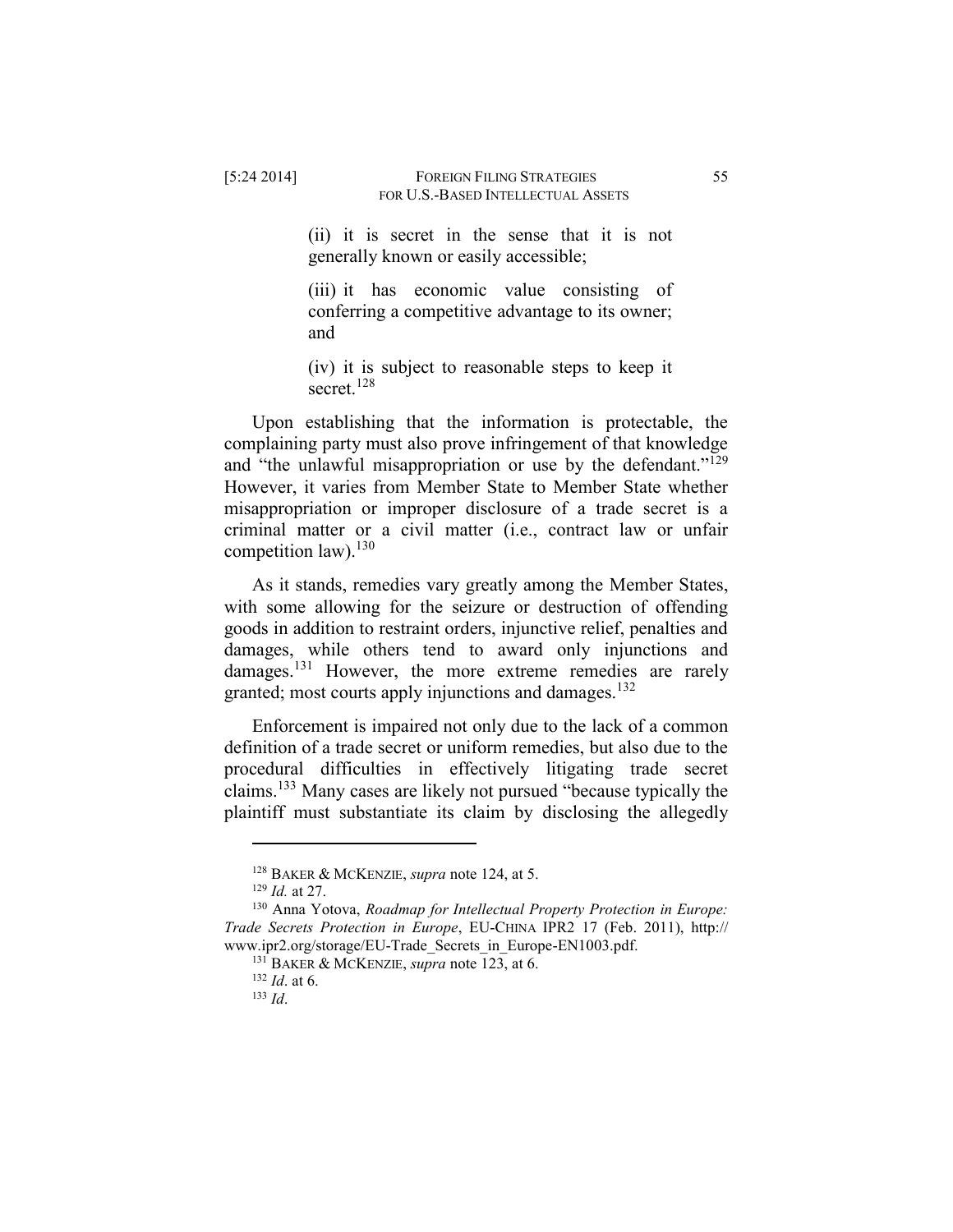infringed trade secret in public records, with Hungary and the UK being the only two Member States to have implemented procedures to avoid public disclosure of trade secrets during civil trials.<sup>134</sup> There is often a high standard of proof for the infringement of the trade secret and the bad faith of the defendant.<sup>135</sup> Plaintiffs also may experience "difficulties in proving damages suffered by virtue of the trade secret violation" and courts have a "reluctance . . . to award substantial damages."<sup>136</sup>

Of course, the best protection for trade secrets is a set of internal policies designed to prevent unauthorized access to the information and to discourage authorized employees from revealing that information purposefully or inadvertently.<sup>137</sup> As noted by Richard North of Rolls-Royce:

> I think we all realize that trade secrets are very difficult to enforce. Remedies may appear relevant from a legal context, but from a business perspective, once the secret is out you can't put it back.... We don't want to have to rely on the law. . . . Having a harmonized regime would be very helpful for us to design our compliance regimes around. But it cannot necessarily put right all the malicious or careless acts. Therefore, business has to take the responsibility for protecting its trade secrets.<sup>138</sup>

In that regard, there are some proactive steps a company can take to protect its trade secrets in addition to establishing effective internal policies. First, the Benelux Office of Intellectual Property allows authors and inventors to register their ideas and creations at

 $134$  *Id.* at 6–7.

<sup>135</sup> *Id*. at 7.

<sup>136</sup> *Id*. at 38.

<sup>137</sup> *See id.* at 2–3.

<sup>138</sup> Ellis, *supra* note 112 (quoting North, who was a panelist at the 2013 Charted Institute of Patent Attorneys Congress in London on Oct. 3, 2013).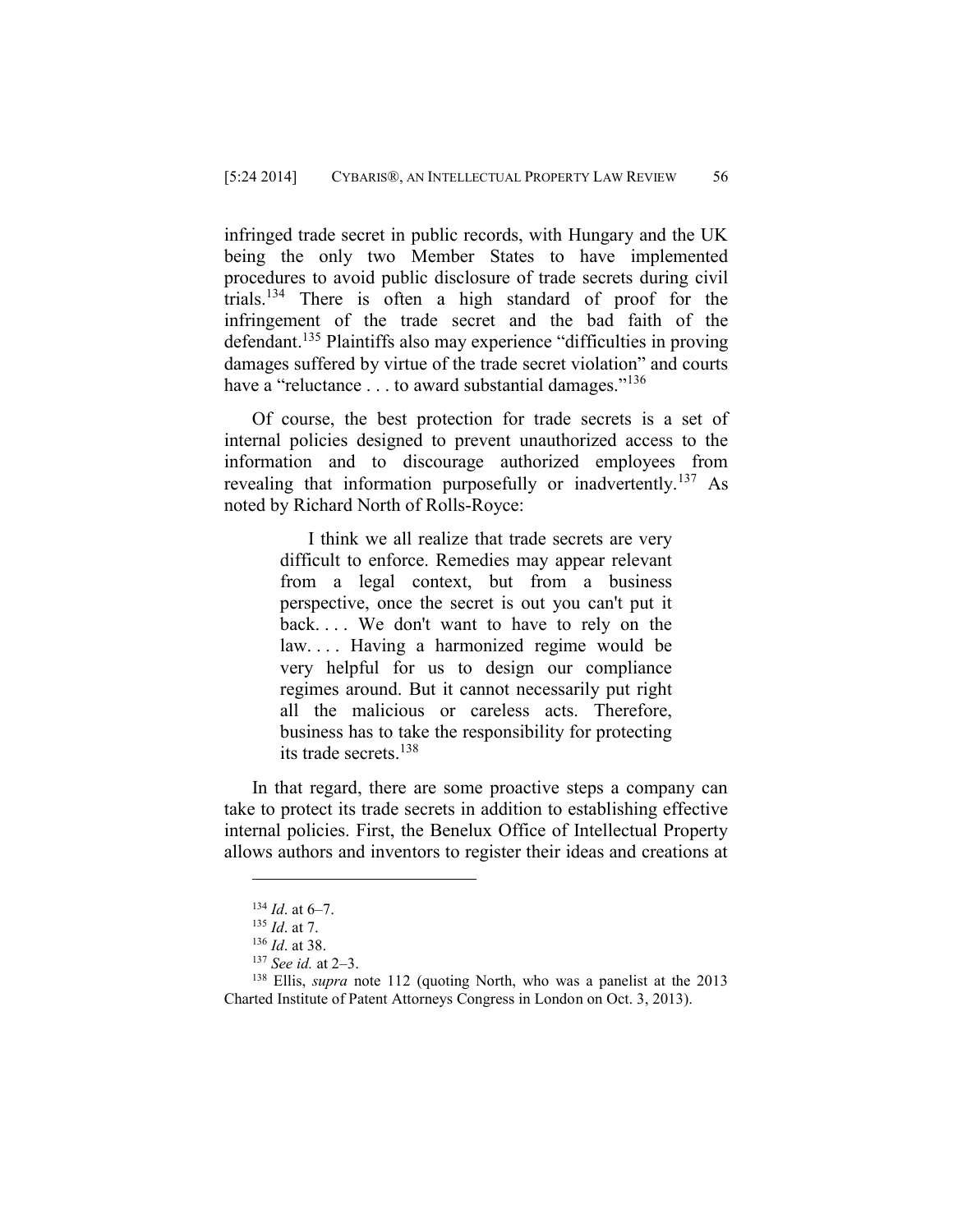an i-DEPOT to establish priority in time against other authors and inventors attempting to copyright or patent the same work.<sup>139</sup> Before deciding to register the information, a company should weigh the likelihood of disclosure against the possibility of a competitor or other entity pursuing a patent on the same. Second, in addition to limiting access to the information to only authorized employees, a company may consider centralizing the process implicating the trade secret to also limit the locations where that trade secret is practiced. This allows for greater control over the

information and simplifies the problem of restricting access by reducing the possibility of accidental exposure. Finally, incorporating trade secrets and patents reduces the likelihood that either will be infringed. Maintaining a trade secret on one or more processes or technologies necessary to make or use a patented invention discourages infringement of the patent because infringers would likely not be able to compete in terms of cost and/or quality.

#### VI. CONCLUSION

The foregoing tips and strategies are intended to provide general guidelines to companies seeking protection for intellectual assets in Europe and other areas of the world. Each company has specific business needs, and the strategies presented here likely require modification to best serve those needs. Such modifications may require the assistance of local counsel, who can explain how the rights are granted and enforced in his or her jurisdiction. A company that develops the unique strategies that best suit its needs is poised to capitalize on the efficiency of its predetermined foreign filing options. Considering these strategies while classifying or categorizing a company's new intellectual assets will assist that company in achieving some predictability regarding the cost or timing of obtaining patents and trademarks. This may help

<sup>139</sup> *See When an i-DEPOT?*, BENELUX OFFICE FOR INTELL. PROP., https:// www.boip.int/wps/portal/site/ideas/what/when-useful (last visited Oct. 27, 2013).